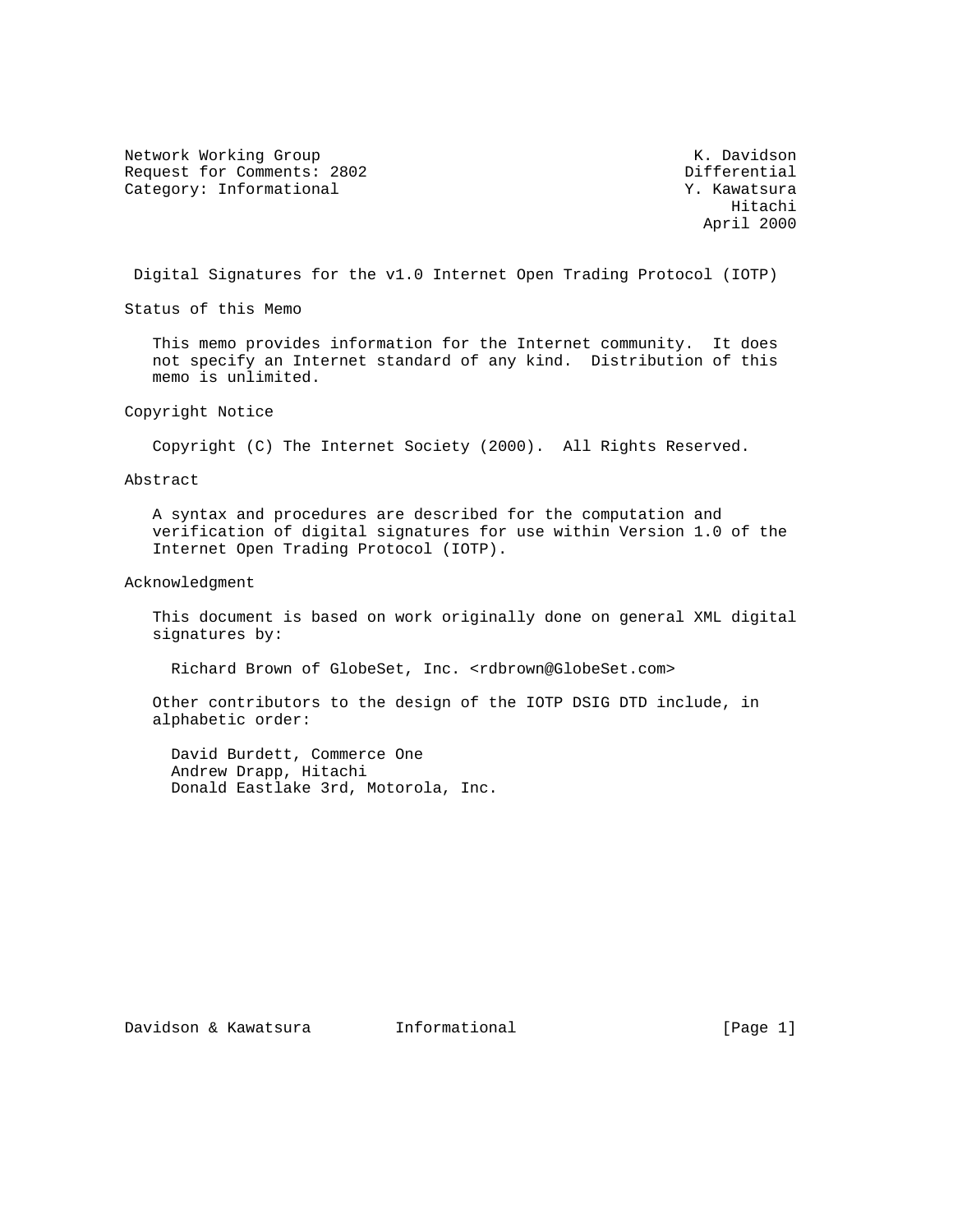# Table of Contents

| 2. Objective and Requirements3                     |  |
|----------------------------------------------------|--|
|                                                    |  |
|                                                    |  |
|                                                    |  |
| 3.3 Originator and Recipient Information Elements5 |  |
|                                                    |  |
|                                                    |  |
|                                                    |  |
|                                                    |  |
|                                                    |  |
|                                                    |  |
|                                                    |  |
|                                                    |  |
|                                                    |  |
|                                                    |  |
|                                                    |  |
|                                                    |  |
|                                                    |  |
|                                                    |  |
|                                                    |  |
|                                                    |  |
| 4.4.2 IssuerAndSerialNumber14                      |  |
|                                                    |  |
|                                                    |  |
|                                                    |  |
|                                                    |  |
|                                                    |  |
|                                                    |  |
|                                                    |  |
| 5.2 Signature Algorithms17                         |  |
|                                                    |  |
|                                                    |  |
|                                                    |  |
|                                                    |  |
|                                                    |  |
|                                                    |  |
| 8. Security Considerations25                       |  |
|                                                    |  |
|                                                    |  |
|                                                    |  |

Davidson & Kawatsura 1nformational 11.1 [Page 2]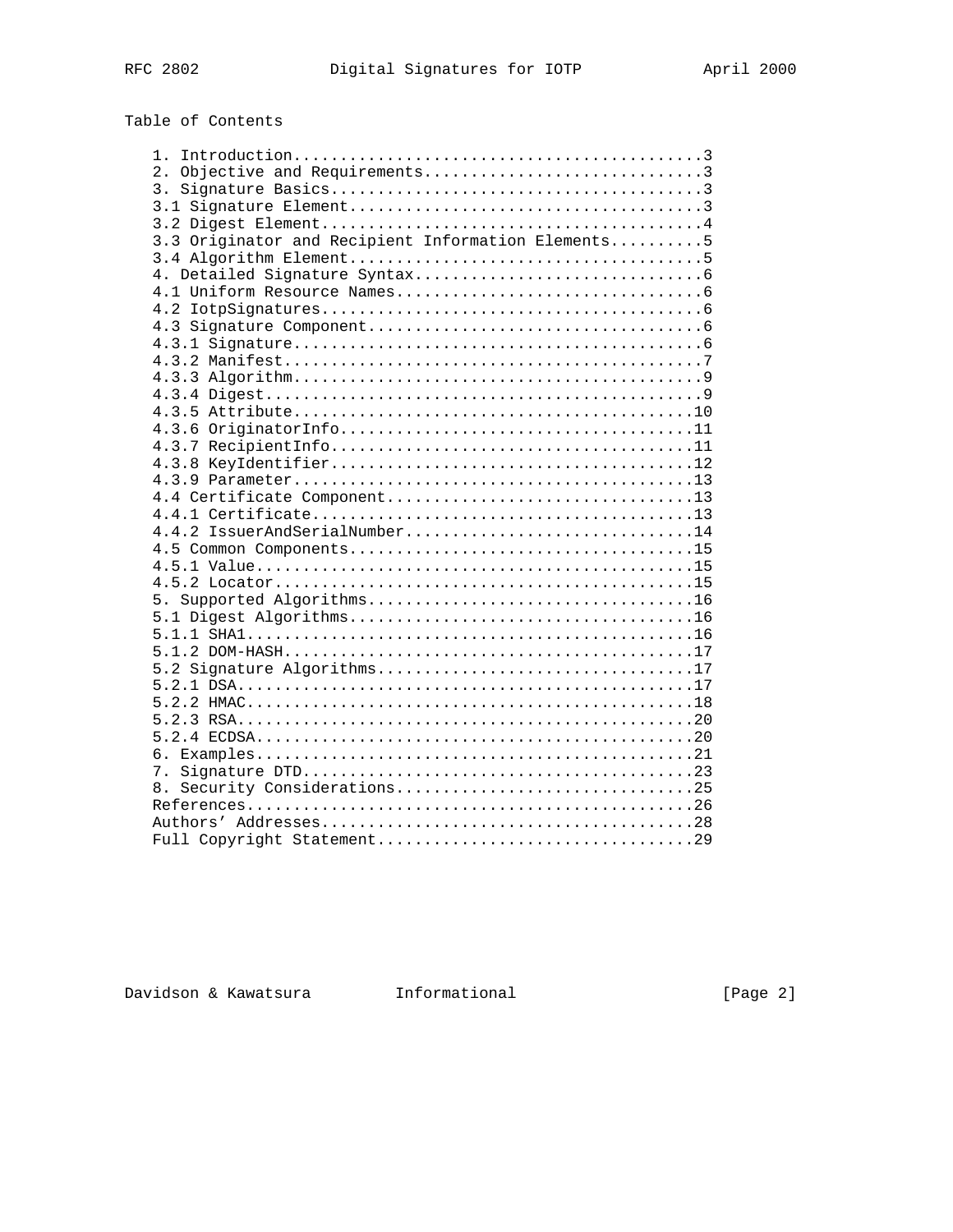## 1. Introduction

 The Internet Open Trading Protocol (IOTP) provides a payment system independent interoperable framework for Internet commerce as documented in [RFC 2801]. All IOTP messages are XML documents. XML, the Extensible Markup Language [XML], is a syntactical standard promulgated by the World Wide Web Consortium. XML is intended primarily for structuring data exchanged and served over the World Wide Web.

 Although IOTP assumes that any payment system used with it provides its own security, there are numerous cases where IOTP requires authentication and integrity services for portions of the XML messages it specifies.

# 2. Objective and Requirements

 This document covers how digital signatures may be used with XML documents to provide authentication and tamper-proof protocol messages specifically for Version 1.0 of the IOTP protocol. The reader should recognize that an effort towards general XML digital signatures exists but is unlikely to produce its final result in time for IOTP Version 1.0. Future versions of IOTP will probably adopt by reference the results of this general XML digital signature effort.

 The objective of this document is to propose syntax and procedures for the computation and verification of digital signatures applicable to Version 1.0 IOTP protocol messages, providing for:

- -- Authentication of IOTP transactions
- -- Provide a means by which an IOTP message may be made "tamper proof", or detection of tampering is made evident
- -- Describe a set of available digest and signature algorithms at least one of which is mandatory to implement for interoperability
- -- Easily integrate within the IOTP 1.0 Specification
- -- Provide lightweight signatures with minimal redundancy
- -- Allow signed portions of IOTP message to be "forwarded" to another trading roles with different signature algorithms than the original recipient
- 3. Signature Basics

#### 3.1 Signature Element

 This specification consists primarily of the definition of an XML element known as the Signature element. This element consists of two sub-elements. The first one is a set of authenticated attributes, known as the signature Manifest, which comprises such things as a

Davidson & Kawatsura Informational [Page 3]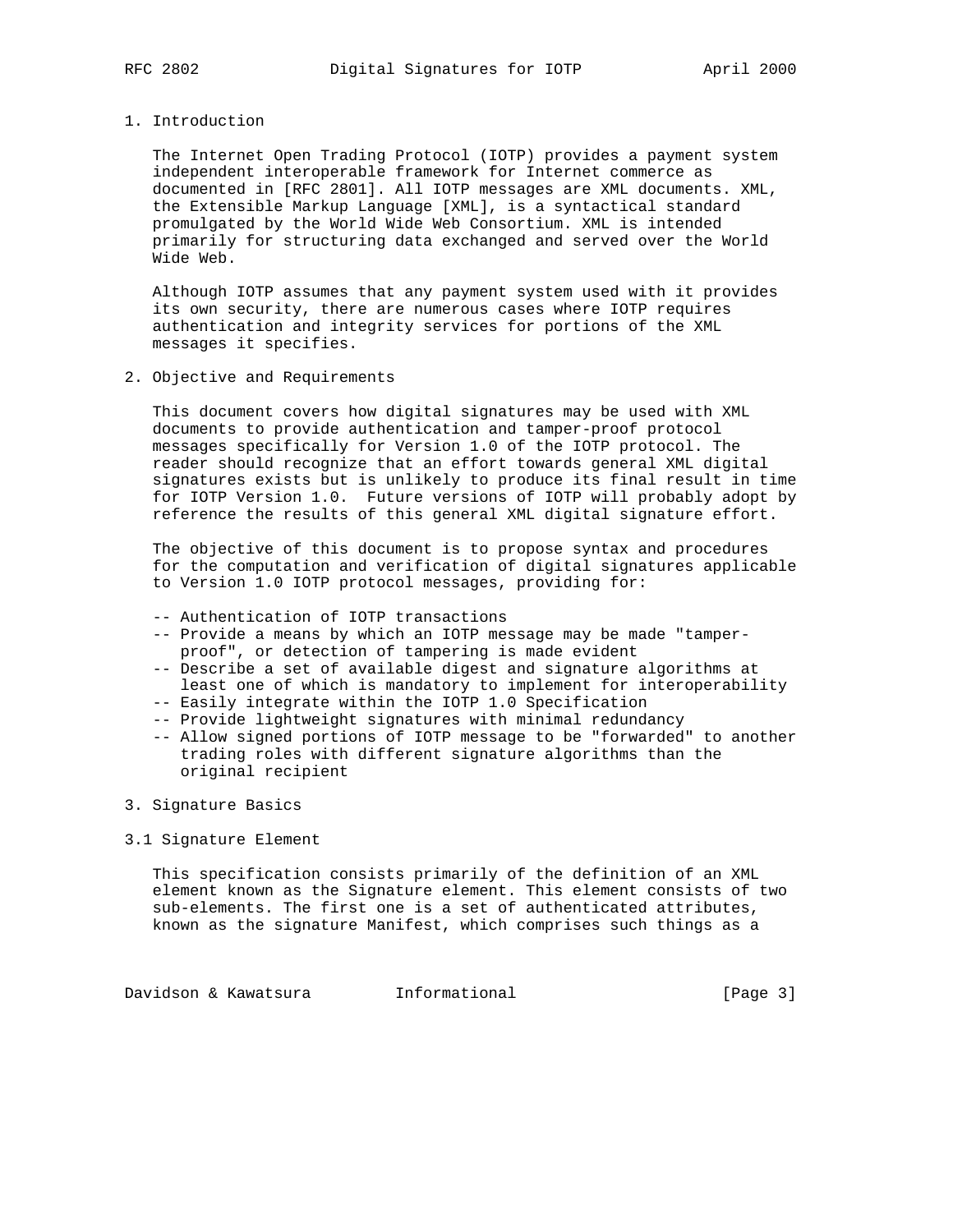unique reference to the resources being authenticated and an indication of the keying material and algorithms being used. The second sub-element consists of the digital signature value.

```
 <Signature>
         <Manifest>
                  (resource information block)
                  (originator information block)
                  (recipient information block)
                  (other attributes)
                  (signature algorithms information block)
         </Manifest>
         <Value encoding 'encoding scheme'>
                 (encoded signature value)
         <Value>
 </Signature>
```
 The digital signature is not computed directly from the pieces of information to be authenticated. Instead, the digital signature is computed from a set of authenticated attributes (the Manifest), which include references to, and a digests of, those pieces of information.

The authentication is therefore "indirect".

3.2 Digest Element

 The Digest element consists of a unique and unambiguous reference to the XML resources being authenticated. It is constructed of a locator and the digest value data itself. The Digest algorithm is referred to indirectly via a DigestAlgorithmRef, so that Digest algorithms may be shared by multiple resources.

```
 <Digest DigestAlgorithmRef='D.1'>
     <Locator href='resource locator'/>
     <Value>
          (Digest value)
     </Value>
 </Digest>
```
 The resource locator is implemented as a simple XML Link [XLink]. This not only provides a unique addressing scheme for internal and external resources, but also facilitates authentication of composite documents.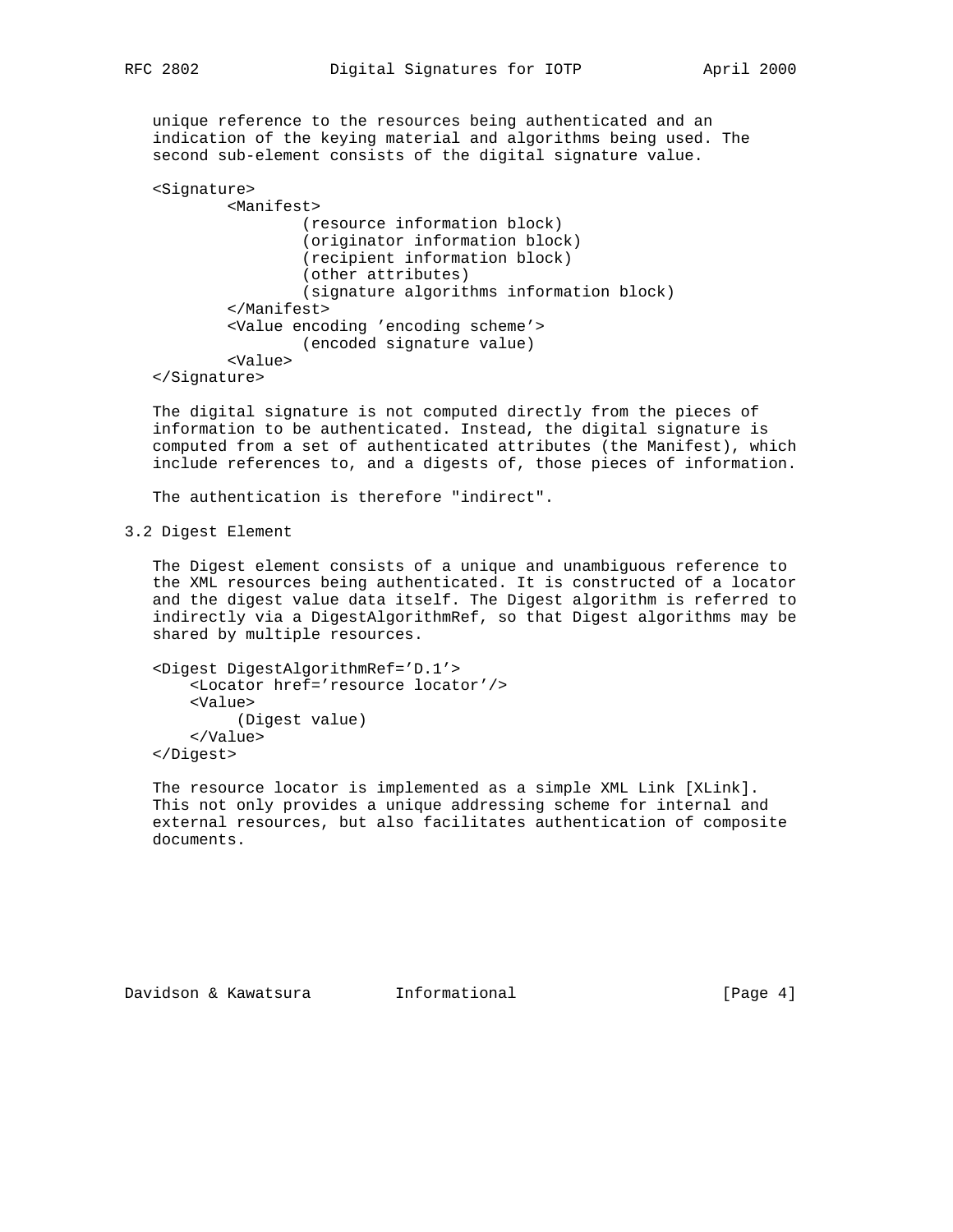3.3 Originator and Recipient Information Elements

 The purpose of the Originator and Recipient information elements is to provide identification and keying material for these respective parties.

 <OriginatorInfo> (identification information block) (keying material information block) </OriginatorInfo>

 <RecipientInfo> (identification information block) (keying material information block) </RecipientInfo>

 The actual content of these two elements depends on the authentication scheme being used and the existence or non-existence of a prior relationship between the parties. In some circumstances, it may be quite difficult to distinguish between identification and keying material information. A unique reference to a digital certificate provides for both. This may also stand true for an account number when a prior relationship exists between the parties.

 The Originator information element is mandatory. Depending on the existence or non-existence of a prior relationship with the recipient, this block either refers to a public credential such as a digital certificate or displays a unique identifier known by the recipient.

 The Recipient information element may be used when a document contains multiple signature information blocks, each being intended for a particular recipient. A unique reference in the Recipient information block helps the recipients identify their respective Signature information block.

 The Recipient information element may also be used when determination of the authentication key consists of a combination of keying material provided by both parties. This would be the case, for example, when establishing a key by means of Diffie Hellman [Schneier] Key Exchange algorithm.

#### 3.4 Algorithm Element

 The Algorithm element is a generalized place to put any type of algorithm used within the signed IOTP message. The Algorithm may be a Signature algorithm or a Digest algorithm. Each algorithm contains parameters specific to the algorithm used.

Davidson & Kawatsura Informational [Page 5]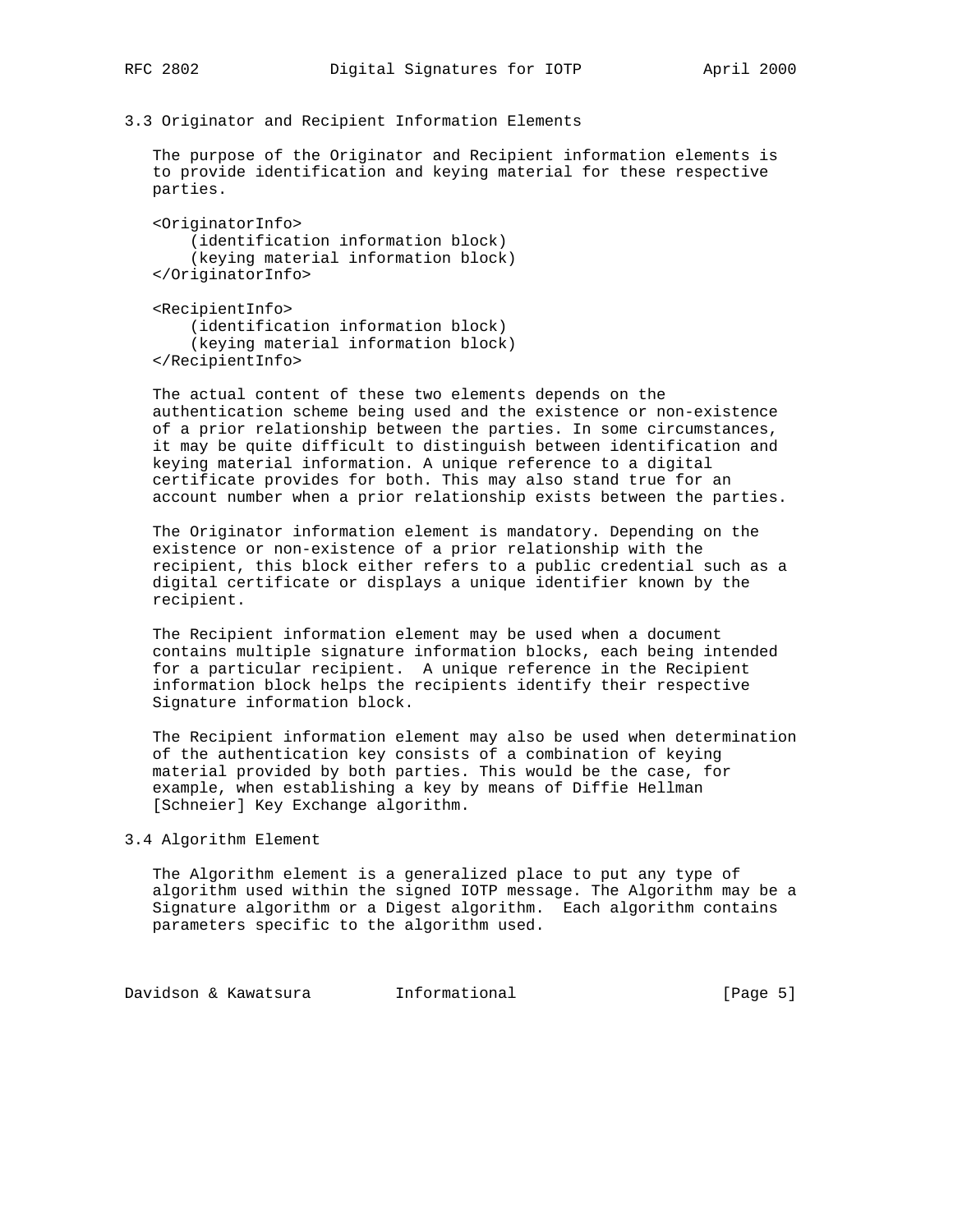<Algorithm type='digest' ID='12'> (algorithm information block)

</Algorithm>

 Algorithms are required to contain an ID which allows for indirect reference to them from other places in the XML signature.

- 4. Detailed Signature Syntax
- 4.1 Uniform Resource Names

 To prevent potential name conflicts in the definition of the numerous type qualifiers considered herein, this specification uses Uniform Resource Names [RFC 2141].

4.2 IotpSignatures

 The IotpSignatures element is the top-level element in an IOTP signature block. It consists of a collection of Signature elements, and an optional set of Certificates.

 <!ELEMENT IotpSignatures (Signature+, Certificate\*) > <!ATTLIST IotpSignatures

ID ID #IMPLIED >

Content Description

Signature: A collection of Signature elements.

Certificate: Zero or more certificates used for signing

Attributes Description

 ID: Element identifier that may be used to reference the entire Signature element from a Resource element when implementing endorsement.

# 4.3 Signature Component

# 4.3.1 Signature

 The Signature element constitutes the majority of this specification. It is comprised of two sub-elements. The first one is a set of attributes, known as the Manifest, which actually constitutes the authenticated part of the document. The second sub-element consists of the signature value or values.

Davidson & Kawatsura Informational [Page 6]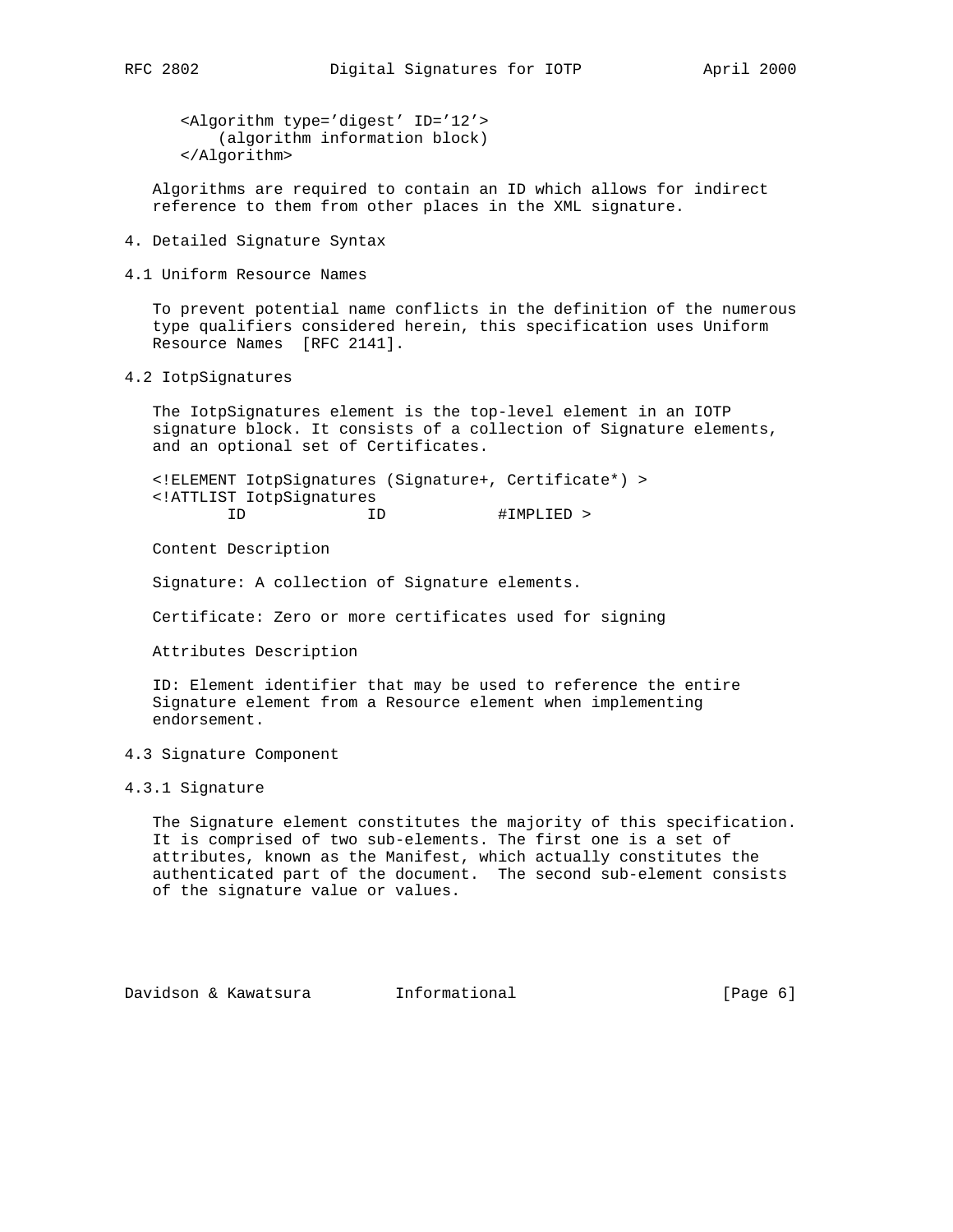The Value element contained within the Signature element is the encoded form of the signature of the Manifest element, and thus provides the verification of the Manifest.

 The process for generating the signed value is a multi-step process, involving a canonicalization algorithm, a digest algorithm, and a signature algorithm.

 First, the Manifest is canonicalized with an algorithm specified within the Algorithm element of the Manifest. The canonicalized form removes any inconsistencies in white space introduced by XML parsing engines.

 This canonicalized form is then converted into a digest form which uniquely identifies the canonicalized document. Any slight modification in the original document will result in a very different digest value.

 Finally, the digest is then signed using a public/symmetric key algorithm which digitally stamps the digest (with the certificate of the signer if available). The final signed digest is the value which is stored within the Signature's Value element.

 <!ELEMENT Signature (Manifest, Value+) > <!ATTLIST Signature ID ID #IMPLIED >

Content Description

 Manifest: A set of attributes that actually constitutes the authenticated part of the document.

 Value: One or more encodings of signature values. Multiple values allow for a multiple algorithms to be supported within a single signature component.

Attributes Description

 ID: Element identifier that may be used to reference the Signature element from a Resource element when implementing endorsement.

4.3.2 Manifest

 The Manifest element consists of a collection of attributes that specify such things as references to the resources being authenticated and an indication of the keying material and algorithms to be used.

Davidson & Kawatsura Informational [Page 7]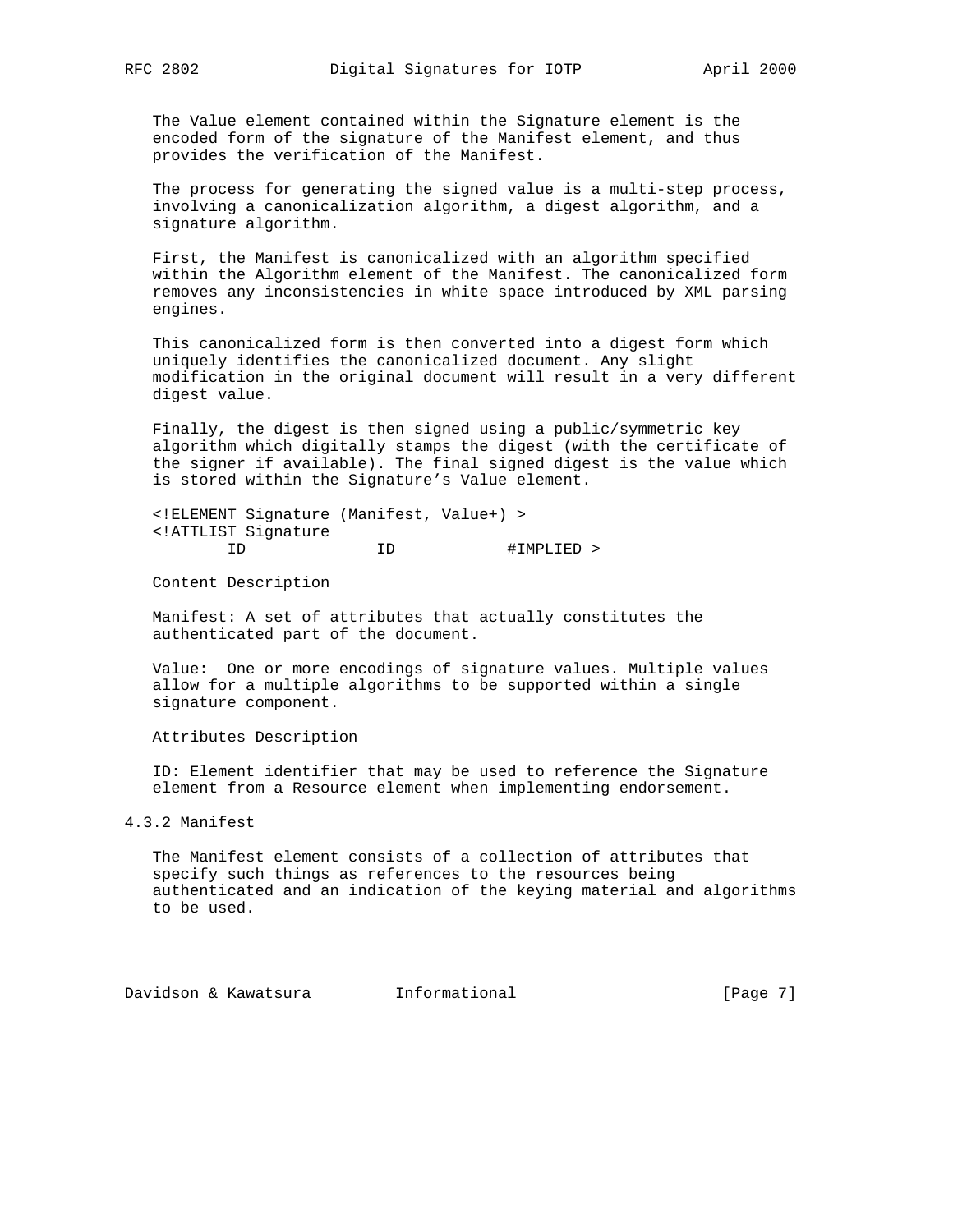```
 <!ELEMENT Manifest
         ( Algorithm+,
                 Digest+,
                 Attribute*,
                 OriginatorInfo,
                 RecipientInfo+,
 )
   <!ATTLIST Manifest
         LocatorHRefBase CDATA #IMPLIED
   >
```
Content Description

 Algorithm: A list of algorithms used for signing, digest computation, and canonicalization.

 Digest: A list of digests of resources to be authentication and signed.

 Attribute: Optional element that consists of a collection of complementary attributes to be authenticated.

 OriginatorInfo: Element that provides identification and keying material information related to the originator.

 RecipientInfo: Optional element that provides identification and keying material information related to the recipient.

Attributes Description

 LocatorHrefBase: The LocatorHrefBase provides a similar construct to the HTML HREFBASE attribute and implicitly sets all relative URL references within the Manifest to be relative to the HrefBase. For example, the IOTP Manifest may contain:

<Manifest LocatorHrefBase='iotp:<globally-unique-tid>'>

And subsequent Locators may be:

<Locator href='C.9'>

 An implementation should concatenate the two locator references with "#" to create the entire URL. See definition of the Locator attribute on the Digest element for more detail.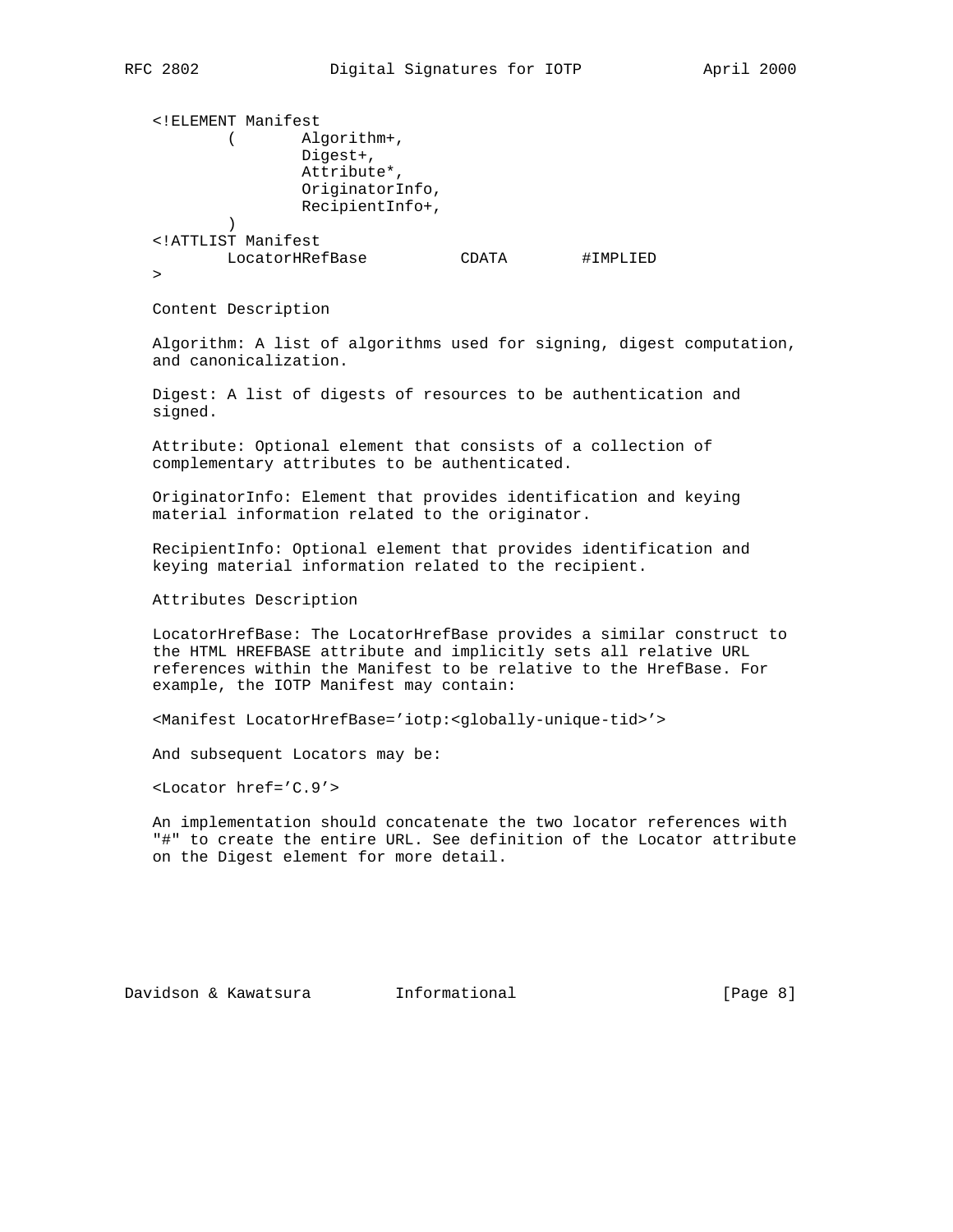# 4.3.3 Algorithm

 This specification uses an Algorithm data type which indicates many different types of algoirithms. The Algorithm element allows for specification of sub-algorithms as parameters of the primary algorithm. This is performed via a parameter within the algorithm that provides a reference to another Algorithm. An example of this is shown in the Parameter section.

 <!ELEMENT Algorithm (Parameter\*) > <!ATTLIST Algorithm ID ID #REQUIRED type (digest|signature) #IMPLIED name NMTOKEN #REQUIRED >

Content Description

 Parameter: The contents of an Algorithm element consists of an optional collection of Parameter elements which are specified on a per algorithm basis.

Attributes Description

 ID: The ID of the algorithm is used by the Digest and RecipientInfo to refer to the signing or digest algorithm used.

 type: The type of algorithm, either a digest or signature. This is implied by the element to which the algorithm is referred. That is, if the DigestAlgorithmRef refers to an algorithm, it is implicit by reference that the targeted algorithm is a digest.

 name: The type of the algorithm expressed as a Uniform Resource Name.

4.3.4 Digest

 The Digest element consists of the fingerprint of a given resource. This element is constructed of two sub-elements. This first one indicates the algorithm to be used for computation of the fingerprint. The second element consists of the fingerprint value.

 <!ELEMENT Digest (Locator, Value) > <!ATTLIST Digest DigestAlgorithmRef IDREF #REQUIRED  $\rightarrow$ 

Davidson & Kawatsura Informational [Page 9]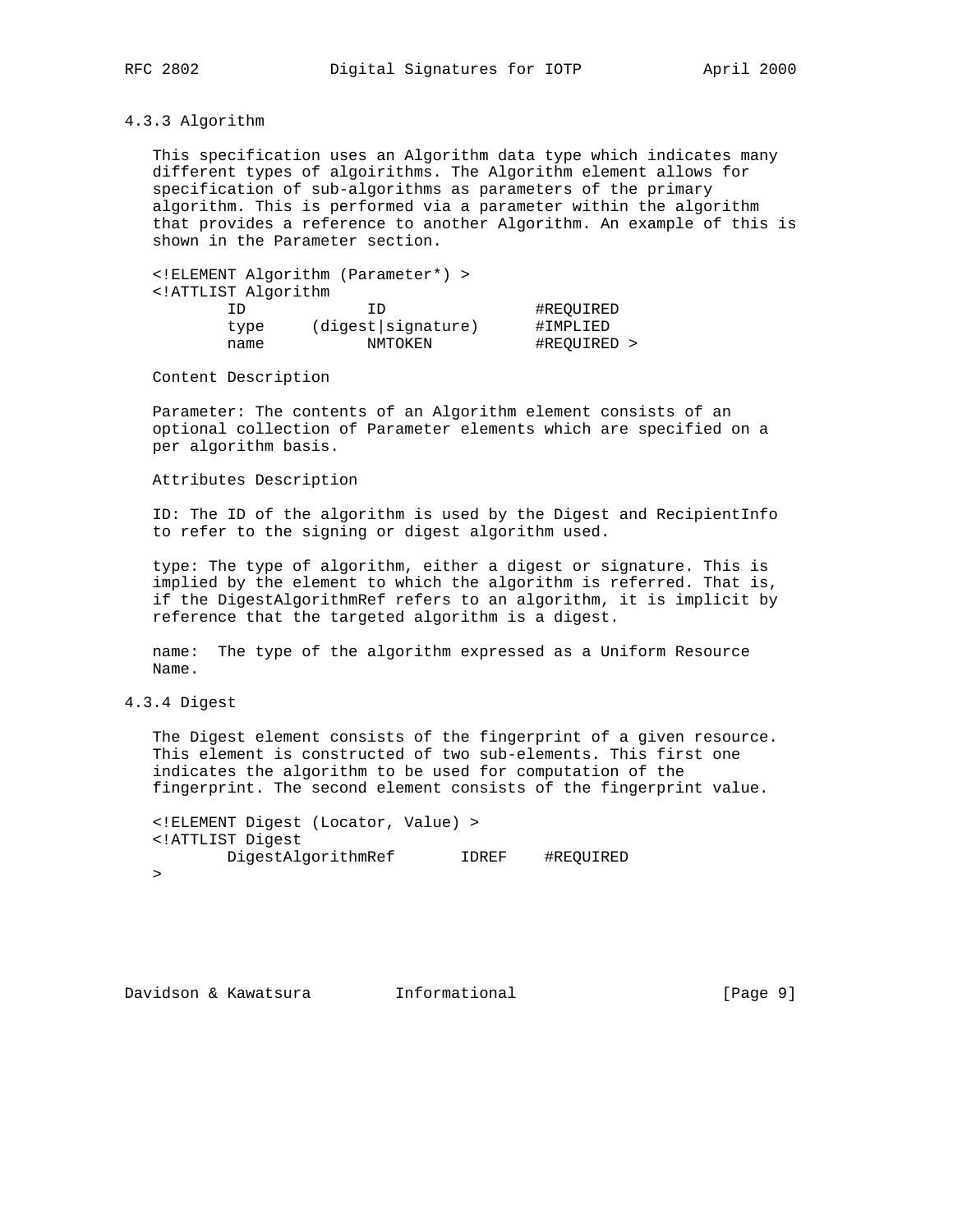Content Description

 Locator: Contains a "HREF" or URL Locator for the resources to be fingerprinted. For use within IOTP a "scheme" with the value "iotp" may be used with the following structure:

'iotp:<globally-unique-tid>#<id-value>'.

 This should be interpreted as referring to an element with an ID attribute that matches <id-value> in any IOTP Message that has a TransRefBlk Block with an IotpTransId that matches <globally-unique tid>.

 If the LocatorHrefBase attribute is set on the Manifest element of which this Digest element is a child, then concatenate the value of the LocatorHrefBase attribute with the value of the Locator attribute before identifying the element that is being referred to.

 If the LocatorHrefBase attribute is omitted, <globally-unique-tid> should be interpreted as the current IotpTransId, which is included in the IOTP message which contains the Manifest component.

Value: Encoding of the fingerprint value.

Attributes Description

 DigestAlgorithmRef: ID Reference of algorithm used for computation of the digest.

# 4.3.5 Attribute

 The Attribute element consists of a complementary piece of information, which shall be included in the authenticated part of the document. This element has been defined primarily for enabling some level of customization in the signature element. This is the area where a specific IOTP implementation may include custom attributes which must be authenticated directly. An Attribute element consists of a value, a type, and a criticality.

At this time, no IOTP specific attributes are specified.

 <!ELEMENT Attribute ANY > <!ATTLIST Attribute type NMTOKEN #REQUIRED critical ( true | false ) #REQUIRED  $\geq$ 

Davidson & Kawatsura 1nformational 10 [Page 10]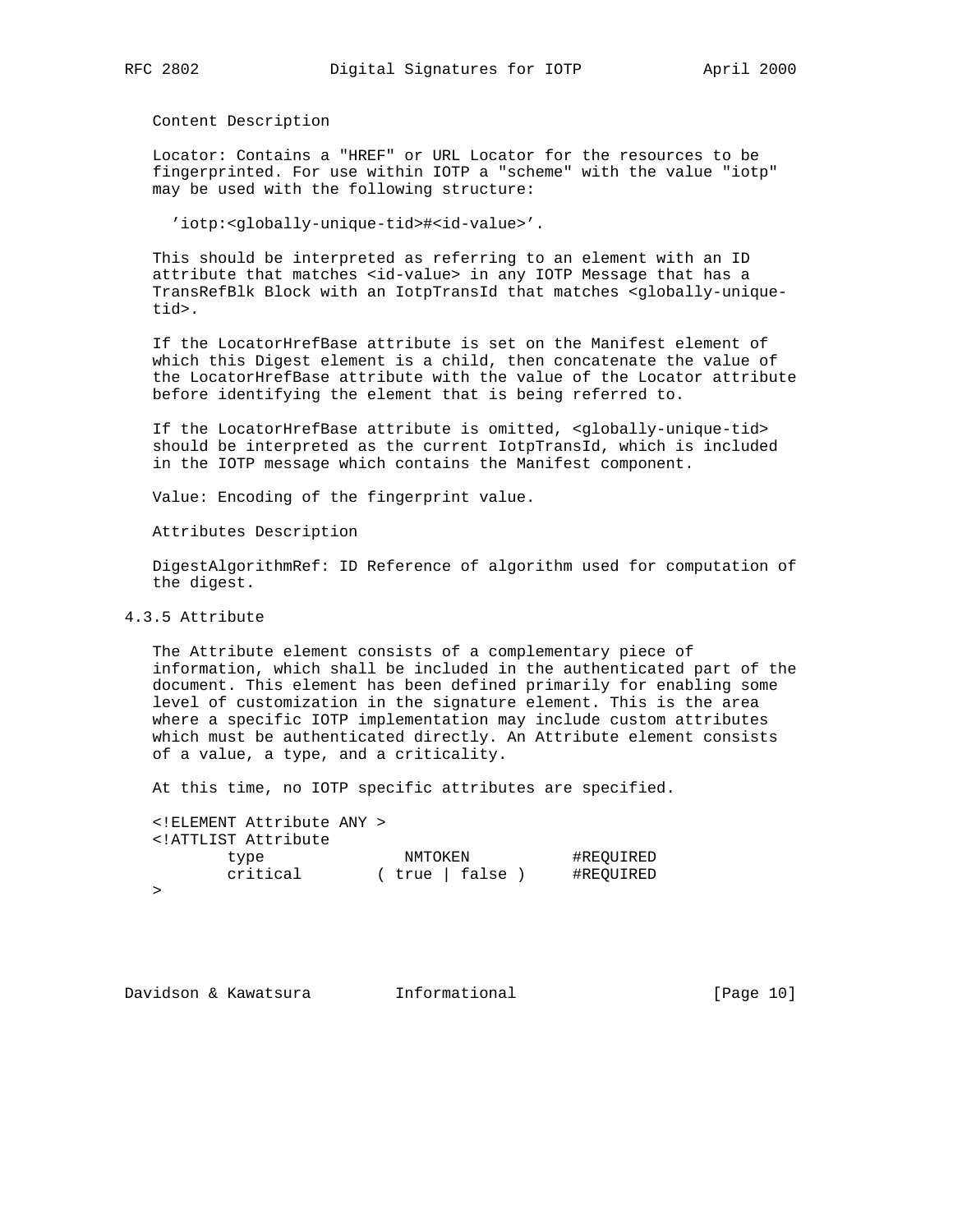Content Description

ANY: The actual value of an attribute depends solely upon its type.

Attributes Description

type: Type of the attribute.

 critical: Boolean value that indicates if the attribute is critical (true) or not (false). A recipient shall reject a signature that contains a critical attribute that he does not recognize. However, an unrecognized non-critical attribute may be ignored.

4.3.6 OriginatorInfo

 The OriginatorInfo element is used for providing identification and keying material information for the originator.

 <!ELEMENT OriginatorInfo ANY > <!ATTLIST OriginatorInfo OriginatorRef NMTOKEN #IMPLIED >

Content Description

 ANY: Identification and keying material information may consist of ANY construct. Such a definition allows the adoption of application-specific schemes.

Attributes Description

 OriginatorRef: A reference to the IOTP Org ID of the originating signer.

# 4.3.7 RecipientInfo

 The RecipientInfo element is used for providing identification and keying material information for the recipient. This element is used either for enabling recognition of a Signature element by a given recipient or when determination of the authentication key consists of the combination of keying material provided by both the recipient and the originator.

 The RecipientInfo attributes provide a centralized location where signatures, algorithms, and certificates intended for a particular recipient are specified.

Davidson & Kawatsura Informational [Page 11]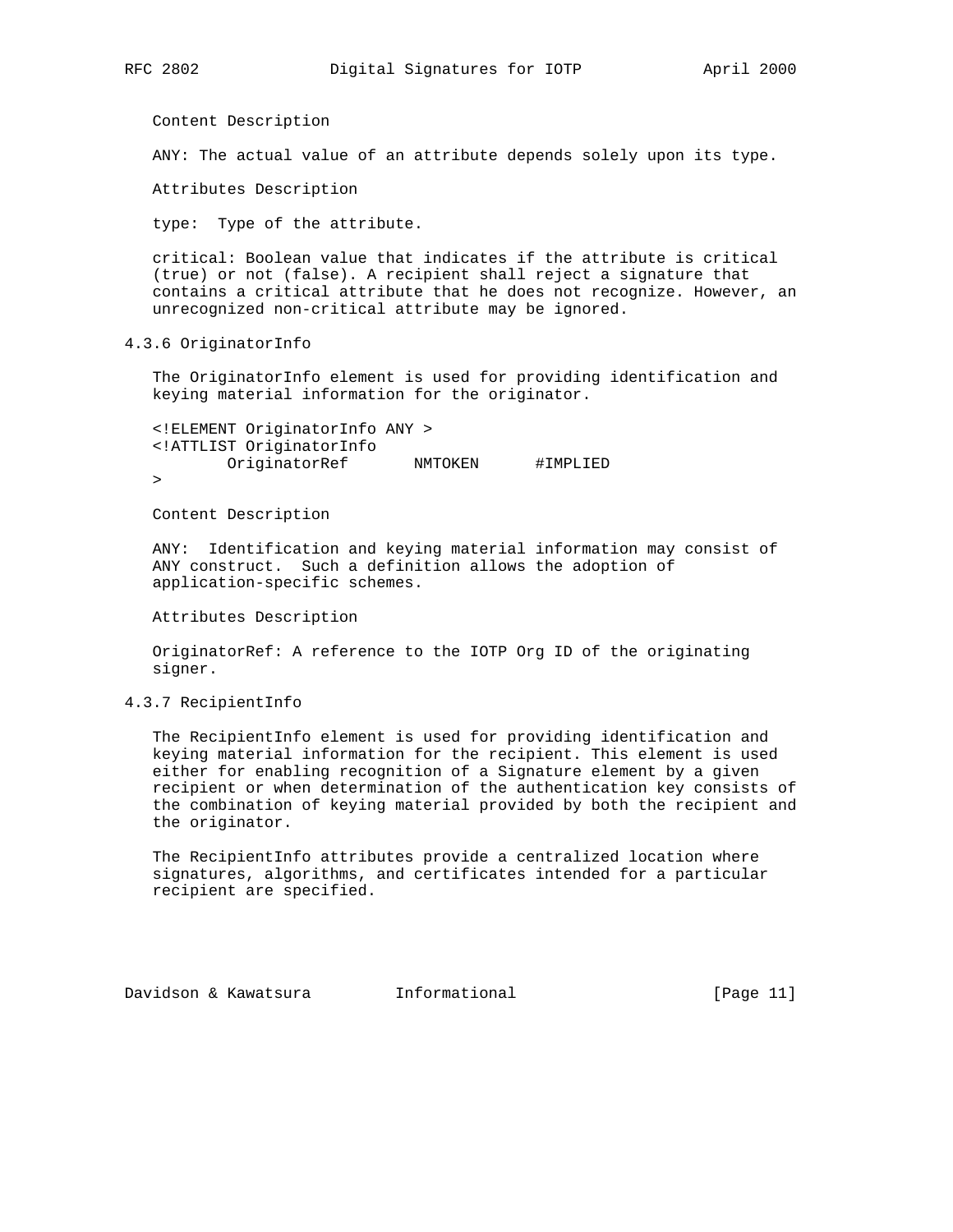The signature certificate reference ID MUST point to a certificate object.

| ELEMENT RecipientInfo ANY                     |                 |           |
|-----------------------------------------------|-----------------|-----------|
| ATTLIST RecipientInfo</th <th></th> <th></th> |                 |           |
| SignatureAlgorithmRef                         | IDREF           | #REOUIRED |
| SignatureValueRef                             | IDREF           | #IMPLIED  |
| SignatureCertRef                              | IDREF           | #IMPLIED  |
| RecipientRefs                                 | <b>NMTOKENS</b> | #IMPLIED  |
|                                               |                 |           |

>

Content Description

 ANY: Identification and keying material information may consist of ANY construct.

Attributes Description

 SignatureAlgorithmRef: A reference to the signature algorithm used to sign the SignatureValueRef intended for this recipient. The signature algorithm reference ID MUST point to a signature algorithm within the Manifest.

 SignatureValueRef: A reference to the signature value for this recipient. The signature value reference ID MUST point to a value structure directly included within a Manifest. This reference can be omitted if the application can specify the digest value.

 SignatureCertRef: A reference to the certificate used to sign the Value pointed to by the SignatureValueRef. This reference can be omitted if the application can identify the certificate.

 RecipientRefs: A list of references to the IOTP Org ID of the recipients this signature is intended for.

4.3.8 KeyIdentifier

 The key identifier element can identify the shared public/symmetric key identification between parties that benefit from a prior relationship. This element can be included in the ReceipientInfo Element.

 <!ELEMENT KeyIdentifier EMPTY> <!ATTLIST KeyIdentifier value CDATA #REQUIRED  $\geq$ 

Davidson & Kawatsura Informational [Page 12]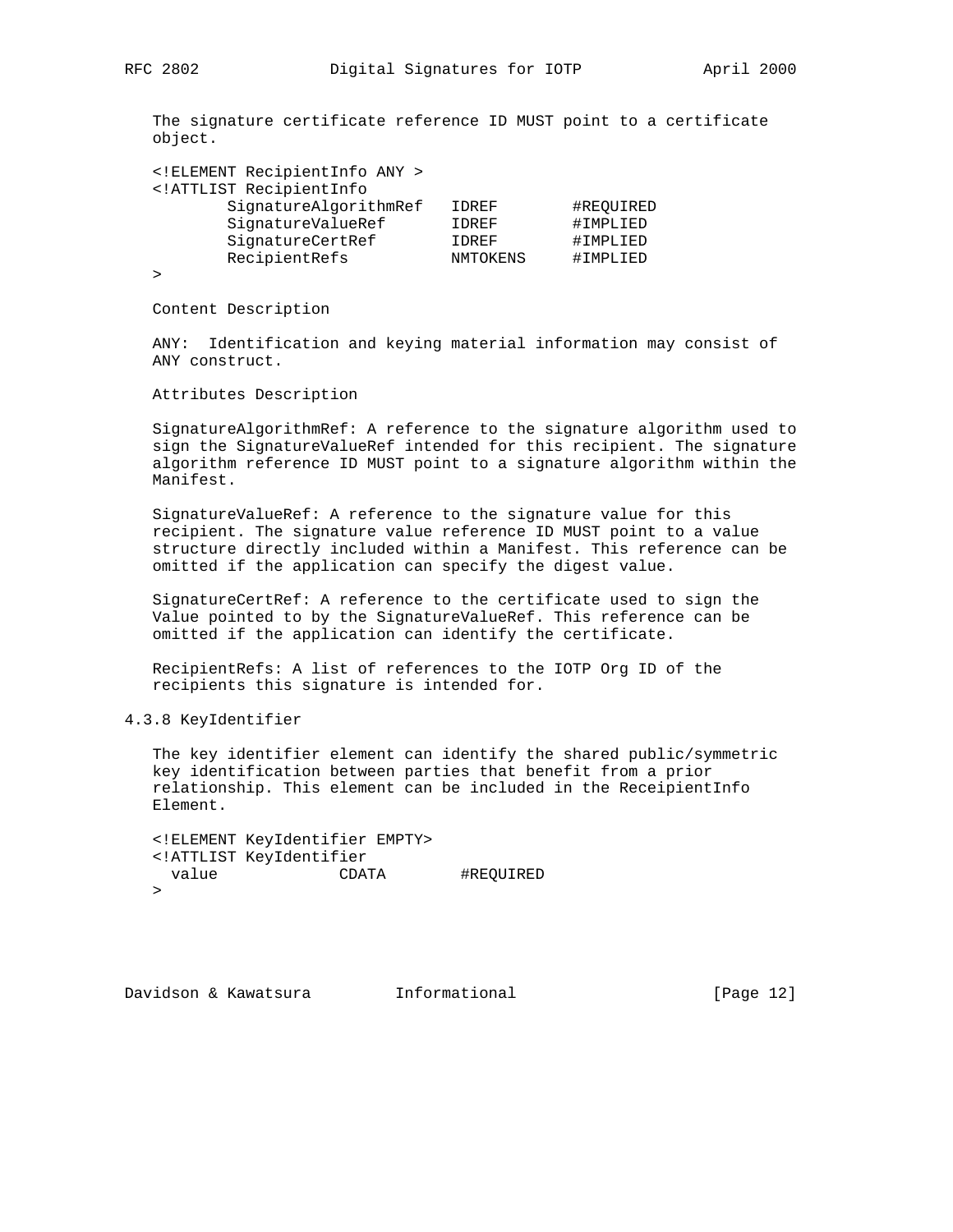4.3.9 Parameter

 A Parameter element provides the value of a particular algorithm parameter, whose name and format have been specified for the algorithm considered.

 <!ELEMENT Parameter ANY > <!ATTLIST Parameter type CDATA #REQUIRED  $\geq$ 

 For IOTP 1.0, the following parameter type is standardized: "AlgorithmRef".

 An AlgorithmRef contains an ID of a "sub-Algorithm" used when computing a sequence of algorithms. For example, a signature algorithm actually signs a digest algorithm. To specify a chain of algorithms used to compute a signature, AlgorithmRef parameter types are used in the following manner:

<Algorithm ID='A1' type='digest' name='urn:ibm-com:dom-hash'> <Parameter type='AlgorithmRef'>A2</Parameter> </Algorithm> <Algorithm ID='A2' type='digest' name='urn:nist-gov:sha1'> </Algorithm> <Algorithm ID='A3' type='signature' name='urn:rsasdi-com:rsa-encryption'> <Parameter type='AlgorithmRef'>A1</Parameter> </Algorithm>

Content Description

 ANY: The contents of a Parameter element consists of ANY valid construct, which is specified on a per algorithm per parameter basis.

Attributes Description

 type: The type of the parameter expressed as a free form string, whose value is specified on a per algorithm basis.

4.4 Certificate Component

4.4.1 Certificate

 The Certificate element may be used for either providing the value of a digital certificate or specifying a location from where it may be retrieved.

Davidson & Kawatsura Informational [Page 13]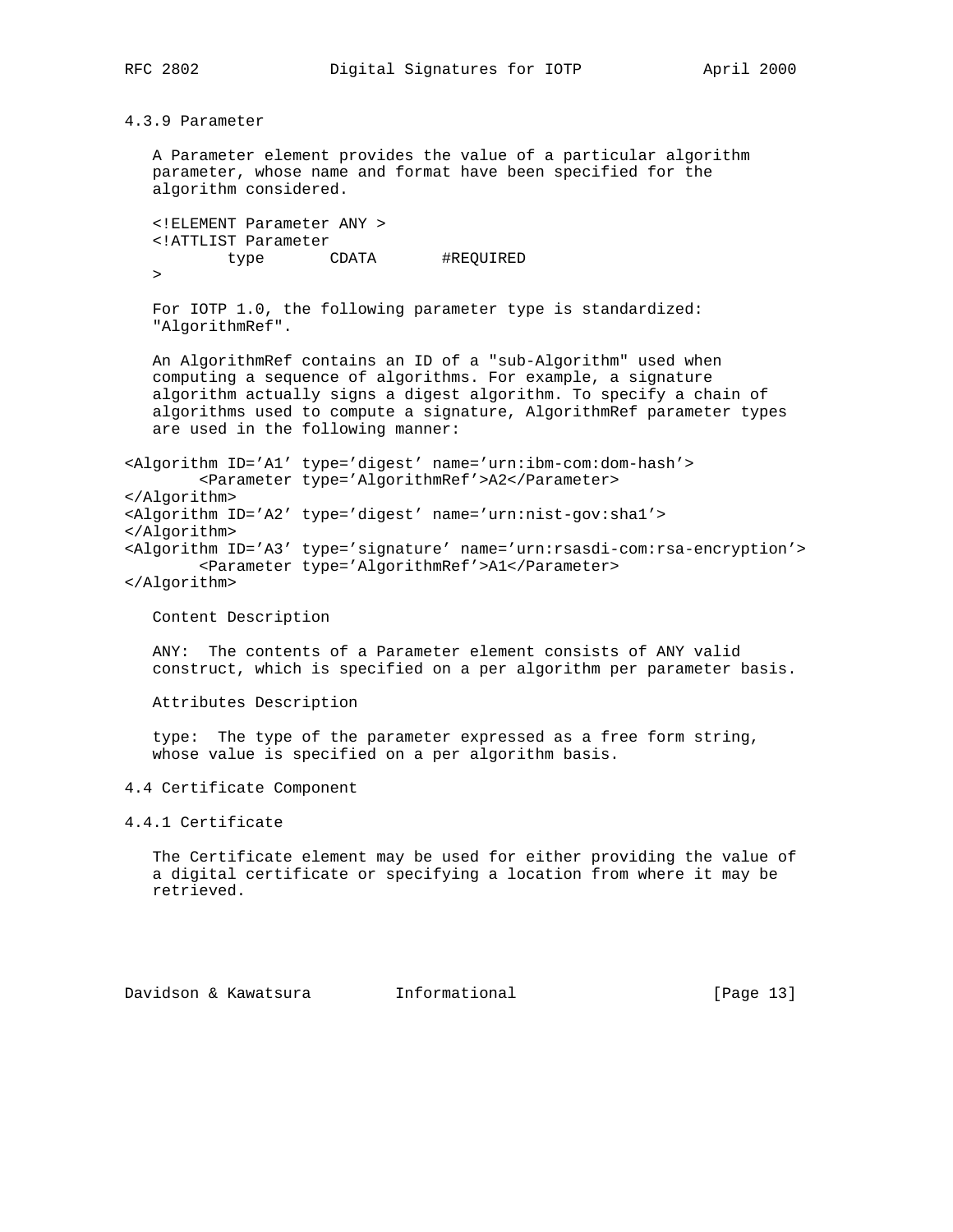| RFC | 2802 |
|-----|------|
|-----|------|

| ELEMENT Certificate</th <th></th> <th></th> |                        |             |
|---------------------------------------------|------------------------|-------------|
|                                             | IssuerAndSerialNumber, |             |
|                                             | (Value   Locator ) )   |             |
| ↘                                           |                        |             |
| ATTLIST Certificate</td <td></td> <td></td> |                        |             |
|                                             |                        | #IMPLIED    |
| type                                        | <b>NMTOKEN</b>         | #REOUIRED > |

Content Description

 IssuerAndSerialNumber: Unique identifier of this certificate. This element has been made mandatory is order to prevent unnecessary decoding during validation of a certificate chain. This feature also helps certificates caching, especially when the value is not directly provided.

 Value: Encoding of the certificate value. The actual value to be encoded depends upon the type of the certificate.

 Locator: XML link element that could be used for retrieving a copy of the digital certificate. The actual value being returned by means of this locator depends upon the security protocol being used.

Attributes Description

 ID: Element identifier that may be used to reference the Certificate element from a RecipientInfo element.

 type: Type of the digital certificate. This attribute is specified as a Universal Resource Name. Support for the X.509 version 3 certificate [X.509] is mandatory in this specification if the Certificate element is used. The URN for such certificates is "urn:X500:X509v3".

# 4.4.2 IssuerAndSerialNumber

 The IssuerAndSerialNumber element identifies a certificate, and thereby an entity and a public key, by the name of the certificate issuer and an issuer-specific certificate identification.

 <!ELEMENT IssuerAndSerialNumber EMPTY > <!ATTLIST IssuerAndSerialNumber issuer CDATA #REQUIRED number CDATA #REQUIRED >

Davidson & Kawatsura Informational [Page 14]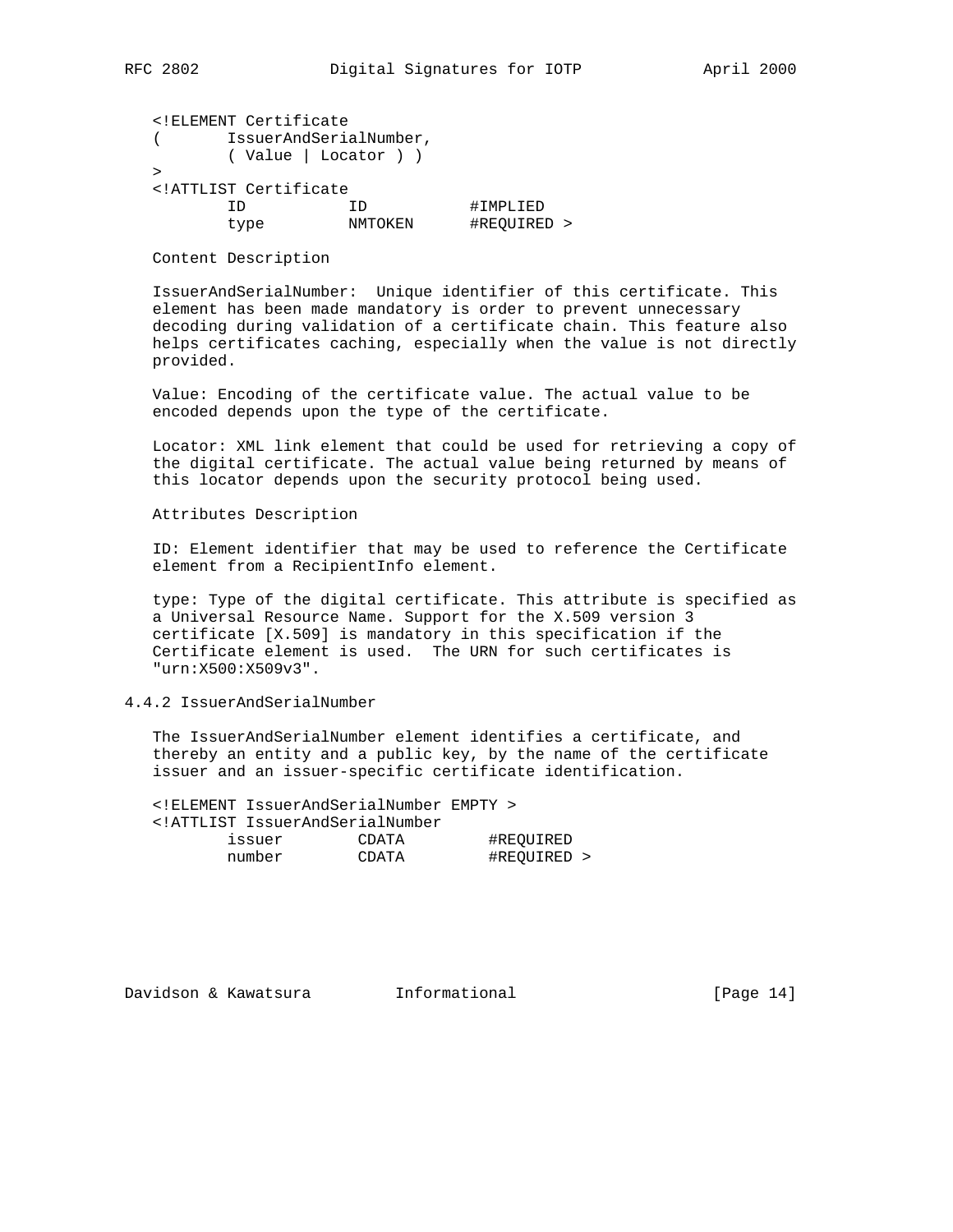Attributes Description

 issuer: Name of the issuing certification authority. See [RFC 2253] for RECOMMENDED syntax.

number: Issuer-specific certificate identification.

4.5 Common Components

4.5.1 Value

 A value contains the "raw" data of a signature or digest algorithm, usually in a base-64 encoded form. See [RFC 2045] for algorithm used to base-64 encode data.

| ELEMENT Value ( #PCDATA )             |               |                |
|---------------------------------------|---------------|----------------|
| ATTLIST Value</td <td></td> <td></td> |               |                |
| ΤD                                    | TD            | #IMPLIED       |
| encoding                              | (base64 none) | $'$ base $64'$ |
|                                       |               |                |

Content Description

PCDATA: Content value after adequate encoding.

Attributes Description

 encoding: This attribute specifies the decoding scheme to be employed for recovering the original byte stream from the content of the element. This document recognizes the following two schemes:

 none: the content has not been subject to any particular encoding. This does not preclude however the use of native XML encoding such as CDATA section or XML escaping.

 base64: The content has been encoded by means of the base64 encoding scheme.

4.5.2 Locator

 The Locator element consists of simple XML link [XLink]. This element allows unambiguous reference to a resource or fragment of a resource.

| ELEMENT Locator EMPTY<br>ATTLIST Locator</th <th></th> <th></th> <th></th> |       |             |          |
|----------------------------------------------------------------------------|-------|-------------|----------|
| xml:link                                                                   | CDATA | #FIXED      | 'simple' |
| href                                                                       | CDATA | #REOUIRED > |          |

| Davidson & Kawatsura |  | Informational | [Page 15] |  |
|----------------------|--|---------------|-----------|--|
|----------------------|--|---------------|-----------|--|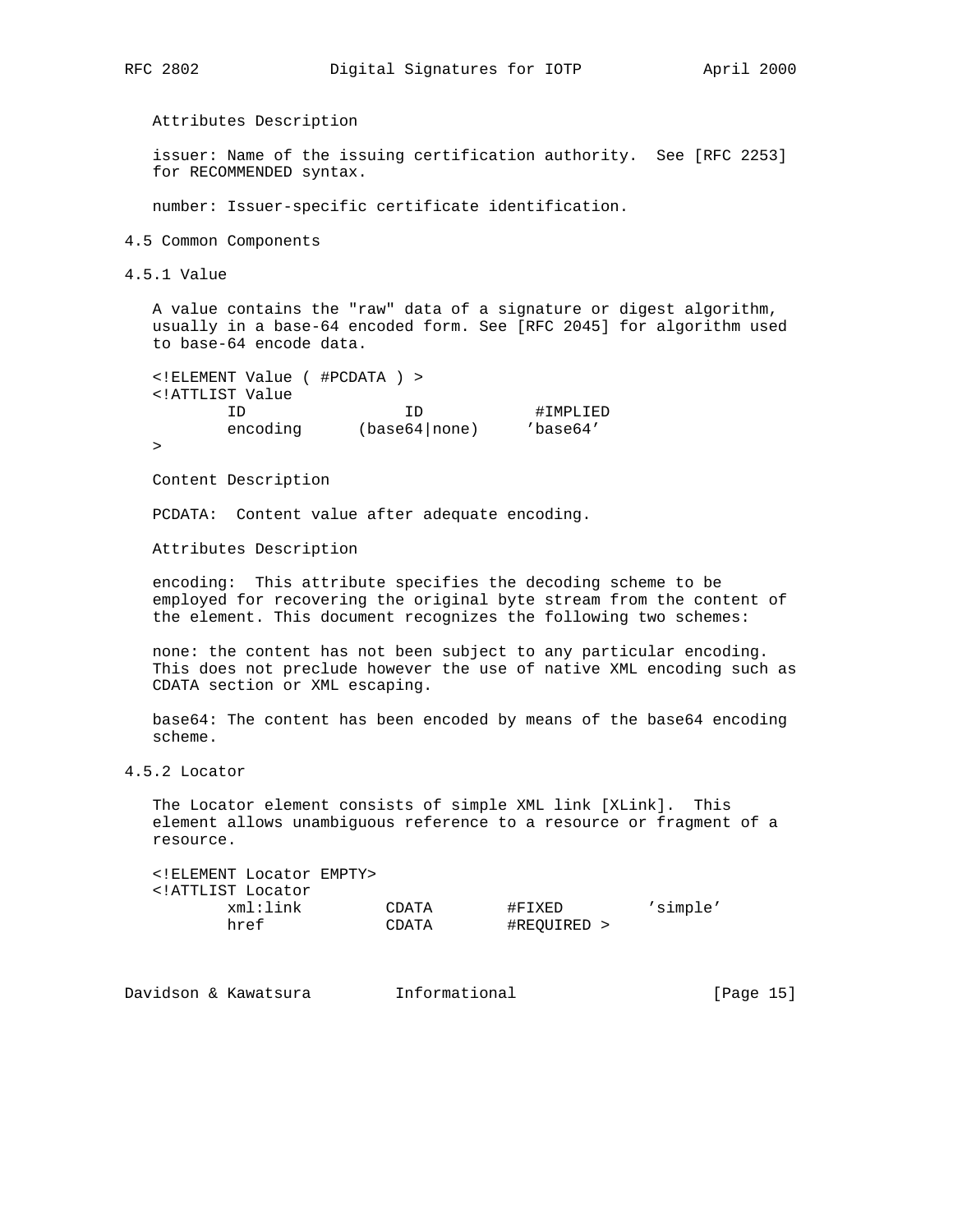Attributes Description

 xml:link: Required XML link attribute that specifies the nature of the link (simple in this case).

 href: Locator value that may contains either a URI [RFC 2396], a fragment identifier, or both.

5. Supported Algorithms

 The IOTP specification 1.0 requires the implementation of the DSA, DOM-HASH, SHA1, HMAC algorithms. Implementation of RSA is also recommended.

5.1 Digest Algorithms

 This specification contemplates two types of digest algorithms, both of which provide a digest string as a result:

Surface string digest algorithms

 These algorithms do not have any particular knowledge about the content being digested and operate on the raw content value. Any changes in the surface string of a given content affect directly the value of the digest being produced.

Canonical digest algorithms

 These algorithms have been tailored for a particular content type and produce a digest value that depends upon the core semantics of such content. Changes limited to the surface string of a given content do not affect the value of the digest being produced unless they affect the core semantic.

5.1.1 SHA1

 Surface string digest algorithm designed by NIST and NSA for use with the Digital Signature Standard. This algorithm produces a 160-bit hash value. This algorithm is documented in NIST FIPS Publication 180-1 [SHA1].

This algorithm does not require any parameter.

The SHA1 URN used for this specification is "urn:nist-gov:sha1".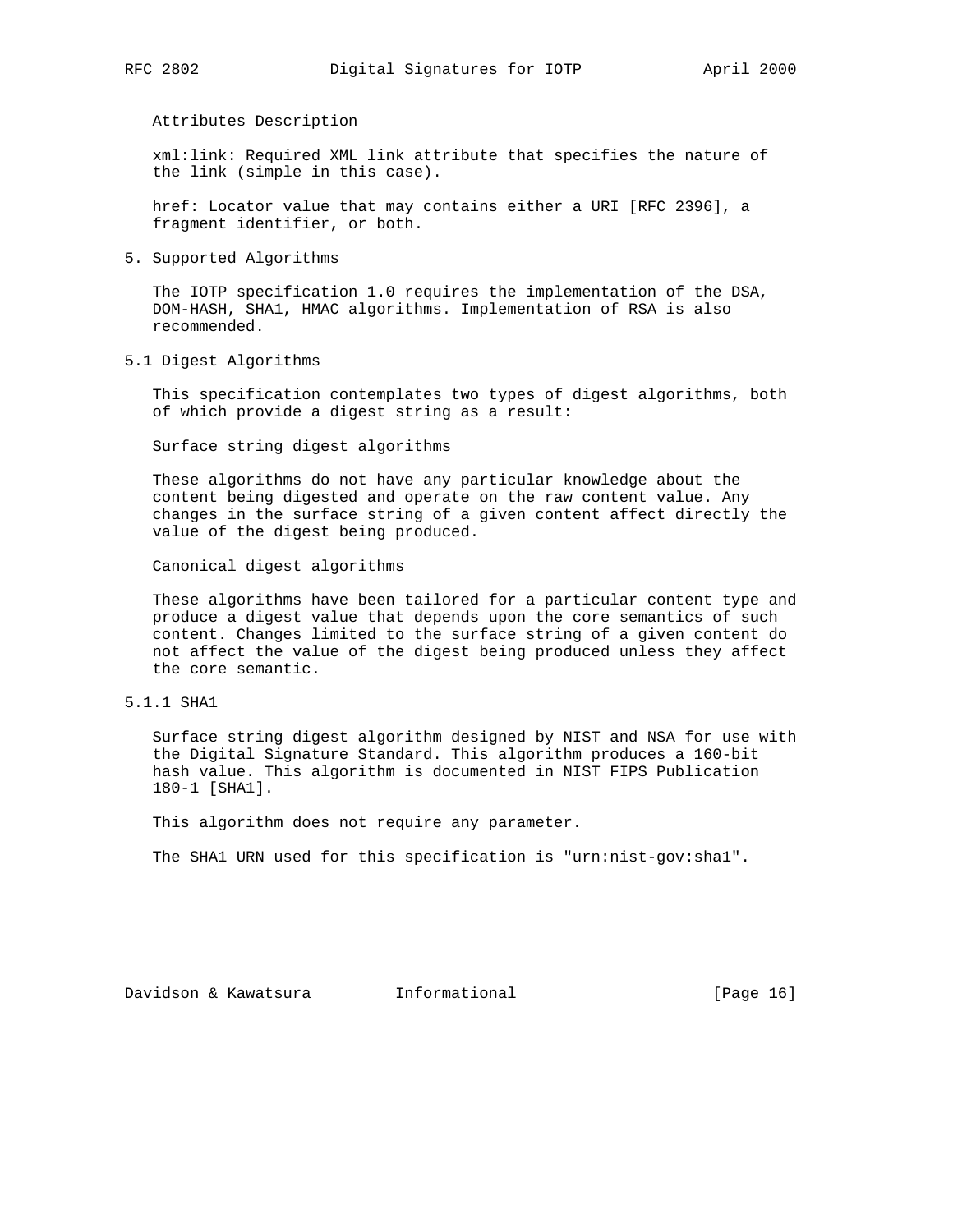# 5.1.2 DOM-HASH

 XML canonical digest algorithm proposed by IBM Tokyo Research Laboratory. This algorithm operates on the DOM representation of the document and provides an unambiguous means for recursive computation of the hash value of the nodes that constitute the DOM tree [RFC 2803]. This algorithm has many applications such as computation of digital signature and synchronization of DOM trees. However, because the hash value of an element is computed from the hash values of the inner elements, this algorithm is better adapted to small documents that do not require one-pass processing.

 As of today, this algorithm is limited to the contents of an XML document and, therefore, does not provide for authentication of the internal or external subset of the DTD.

 The DOM-HASH algorithm requires a single parameter, which shall include a surface string digest algorithm such as SHA1.

 The DOM-HASH URN used for this specification is "urn:ibm-com:dom hash".

 The DOM-HASH uses a surface-string digest algorithm for computation of a fingerprint. The SHA1 is recommended in this specification.

 Example <Algorithm name='urn:fips:sha1' type='digest' ID='P.3'> </Algorithm>

 <Algorithm name='urn:ibm:dom-hash' type='digest' ID='P.5'> <Parameter type='AlgorithmRef'>P.3</Parameter> </Algorithm>

# 5.2 Signature Algorithms

 This specification uses the terminology of 'digital signature' for qualifying indifferently digital signature and message authentication codes. Thus, the signature algorithms contemplated herein include public key digital signature algorithms such as ECDSA and message authentication codes such as HMAC [RFC 2104].

5.2.1 DSA

 Public-key signature algorithm proposed by NIST for use with the Digital Signature Standard. This standard is documented in NIST FIPS Publication 186 [DSS] and ANSI X9.30 [X9.30].

Davidson & Kawatsura Informational [Page 17]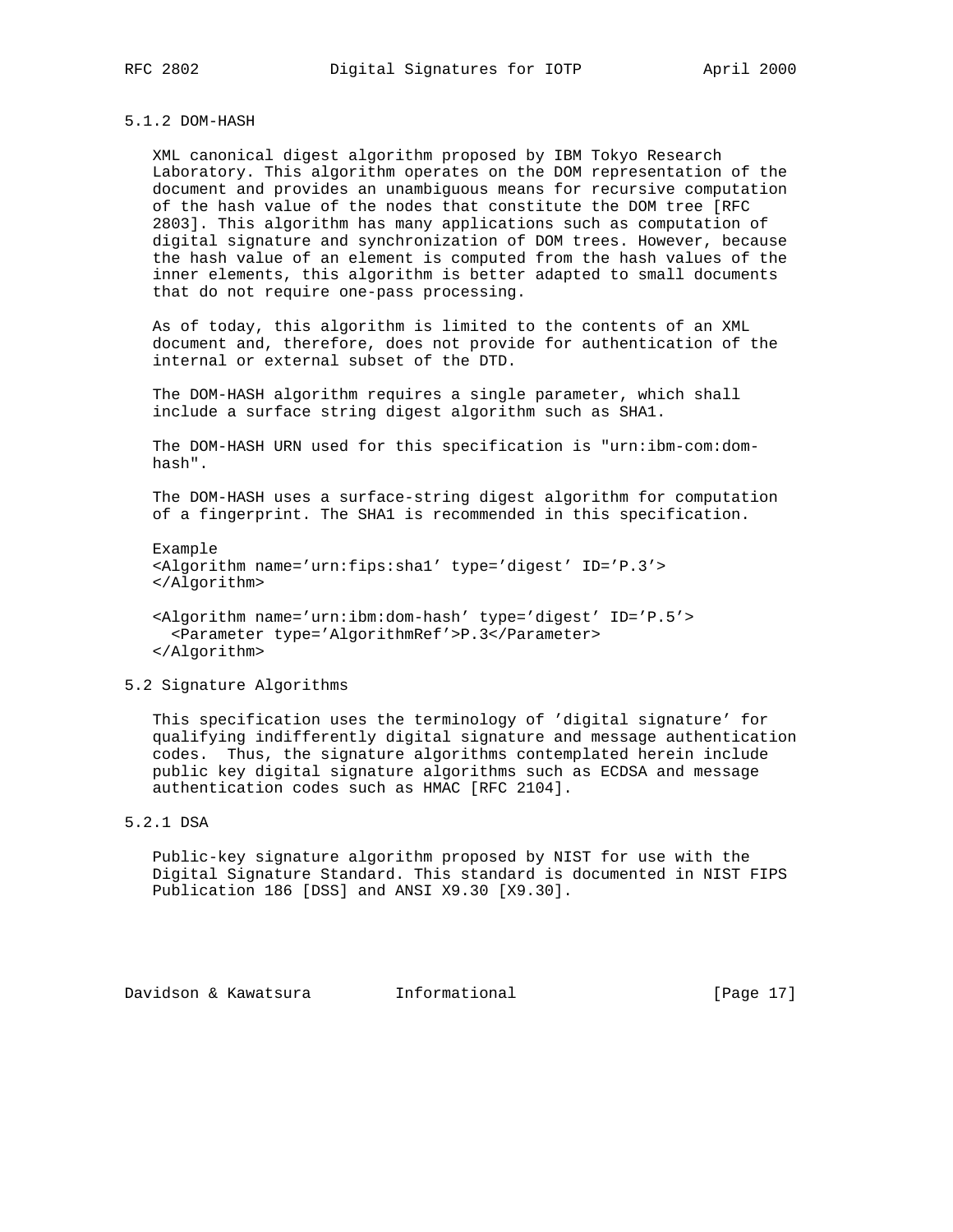The DSA algorithm requires a single parameter, which includes the canonical digest algorithm to be used for computing the fingerprint of the signature Manifest.

The DSA URN used in this specification is "urn:nist-gov:dsa".

 The DSA uses a canonical or surface-string digest algorithm for computation of the Manifest fingerprint. The DOM-HASH is recommended in this specification.

Signature Value Encoding:

 The output of this algorithm consists of a pair of integers usually referred by the pair  $(r, s)$ . The signature value shall consist of the concatenation of two octet-streams that respectively result from the octet-encoding of the values r and s. Integer to octet-stream conversion shall be done according to PKCS#1 [RFC 2437] specification with a k parameter equals to 20.

Example

 <Algorithm name='urn:nist-gov:dsa' type='signature' ID='P.3'> <Parameter type='AlgorithmRef'>P.4</Parameter> </Algorithm> <Algorithm name='urn:ibm-com:dom-hash' type='digest' ID='P.4'> <Parameter type='AlgorithmRef'>P.5</Parameter> </Algorithm> <Algorithm name='urn:nist-gov:sha1' type='digest' ID='P.5'> </Algorithm>

# 5.2.2 HMAC

 Message Authentication Code proposed by H. Krawczyk et al., and documented in [RFC 2104].

 This specification adopts a scheme that differs a bit from the common usage of this algorithm -- computation of the MAC is performed on the hash of the contents being authenticated instead of the actual contents. Thence, the actual signature value output by the algorithm might be depicted as follows:

SignatureValue = HMAC( SecretKey, H(Manifest))

 This specification also considered HMAC output truncation such as proposed by Preneel and van Oorschot. In their paper [PV] these two researchers have shown some analytical advantages of truncating the output of hash-based MAC functions. Such output truncation is also considered in the RFC document.

Davidson & Kawatsura Informational [Page 18]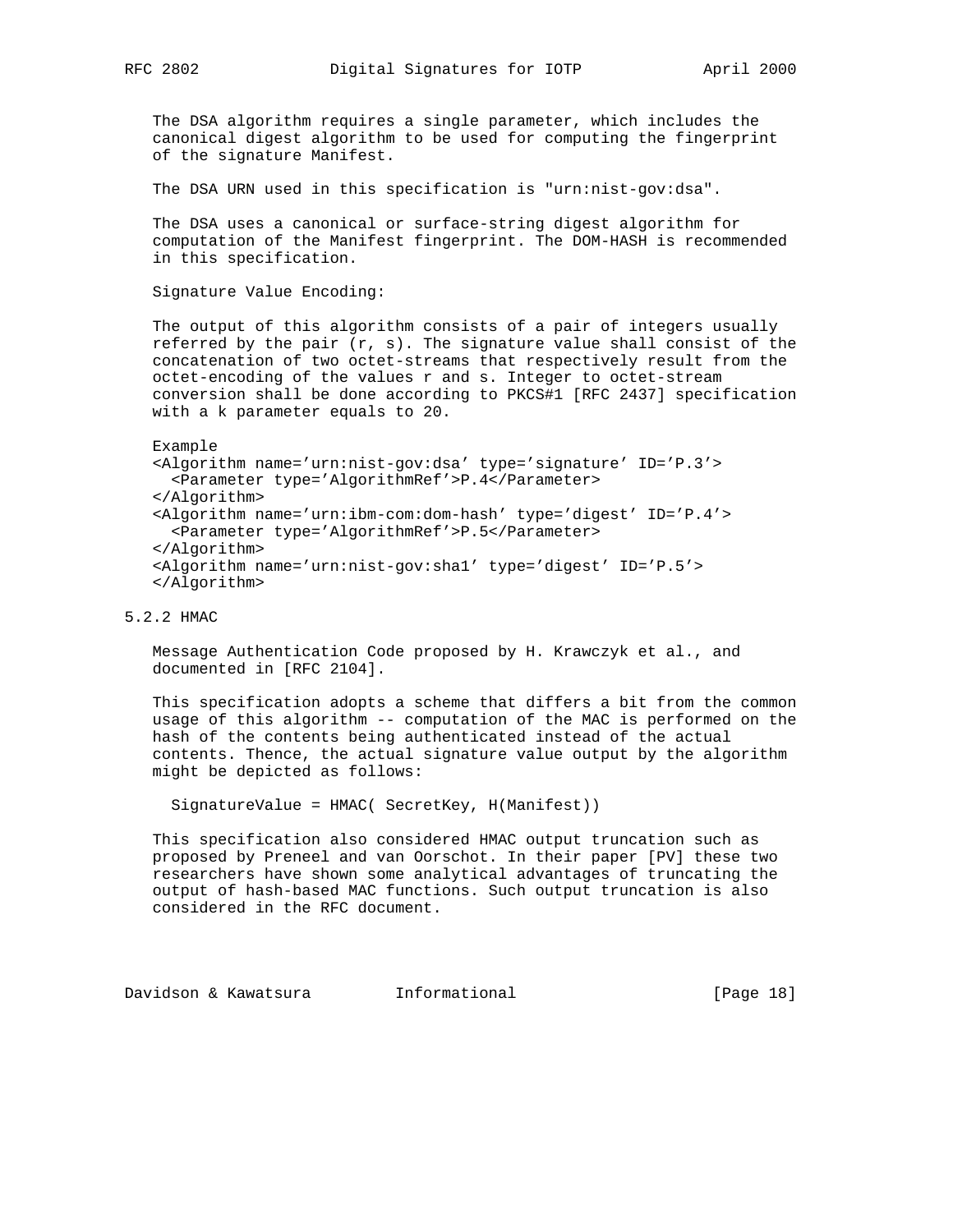HMAC requires three parameters. The first one consists of a canonical digest algorithm. The second one consists of a hash function. The last one is optional and specifies the length in bit of the truncated output. If this last parameter is absent, no truncation shall occur.

The HMAC URN used in this specification is "urn:ietf-org:hmac".

 Canonical digest algorithm: Canonical or surface-string digest algorithm is to be used for computation of the Manifest fingerprint. The type of this parameter is set to "AlgorithmRef". The recommended value of this Parameter should be the ID reference for the Algorithm element DOM-HASH.

 Hash-function: Hash function is to be used to compute the MAC value from the secret key and the fingerprint of the signature Manifest. The type of this parameter is set to "HashAlgorithmRef" and the value of this parameter should be set to the ID reference for the Algorithm element of SHA1.

 Output-length: Length in bits of the truncated MAC value. The type of this parameter is set to "KeyLength" and the value of this parameter is set the length in bits of the truncated MAC value.

Signature Value Encoding:

 The output of this algorithm can be assumed as a large integer value. The signature value shall consist of the octet-encoded value of this integer. Integer to octet-stream conversion shall be done according to PKCS#1 [RFC 2437] specification with a k parameter equals to ((Hlen +7) mod8), Mlen being the length in bits of the MAC value.

 Example <Algorithm name='urn:ietf-org:hmac' type='signature' ID='P.3'> <Parameter type='AlgorithmRef'>P.4</Parameter> <Parameter type='HashAlgorithmRef'>P.5</Parameter> <Parameter type='KeyLength'>128</Parameter> </Algorithm> <Algorithm name='urn:ibm-com:dom-hash' type='digest' ID='P.4'> <Parameter type='AlgorithmRef'>P.5</Parameter> </Algorithm> <Algorithm name='urn:nist-gov:sha1' type='digest' ID='P.5'> </Algorithm>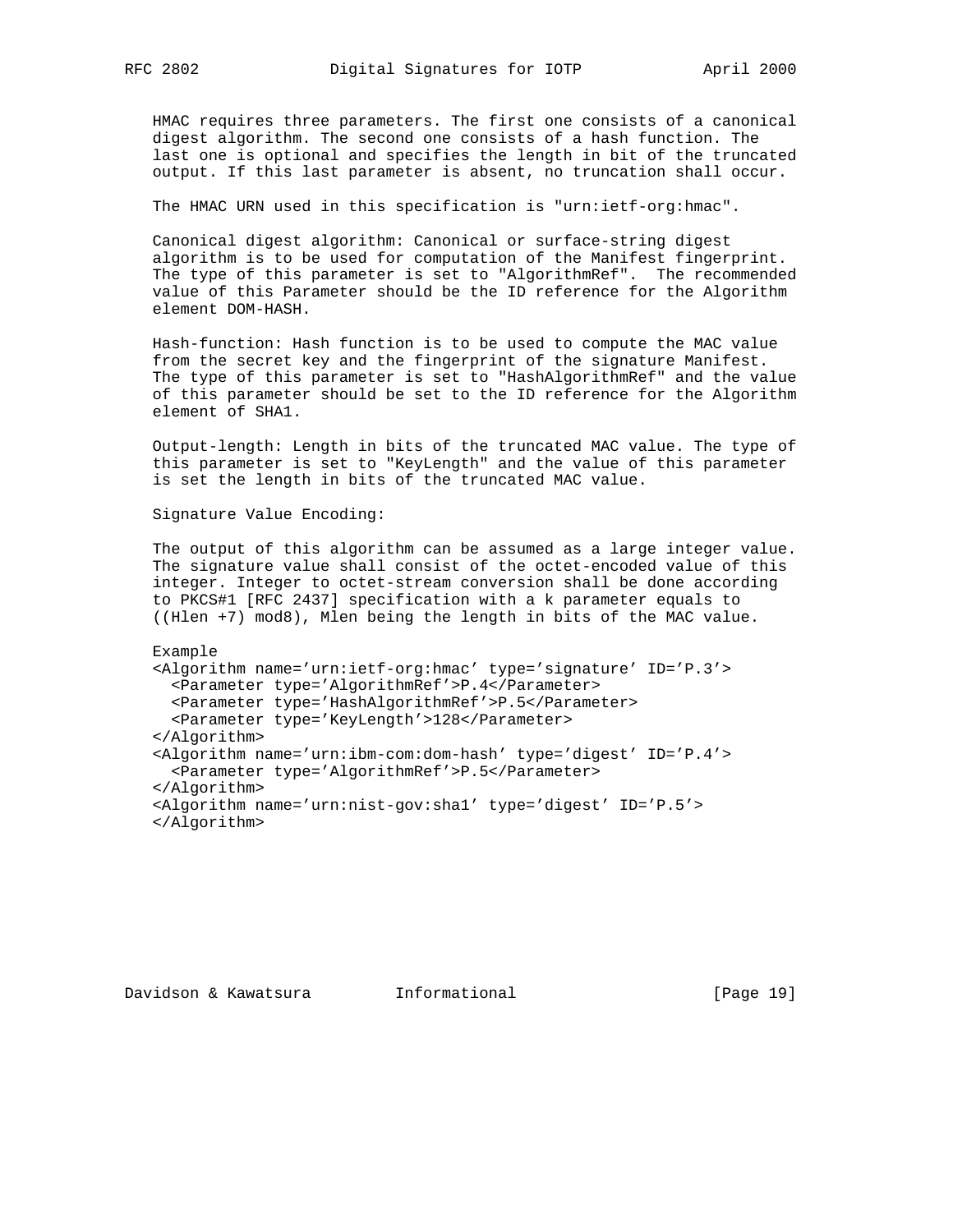#### 5.2.3 RSA

 Public-key signature algorithm proposed by RSA Laboratories and documented in PKCS#1 [RFC 2437].

 This specification adopts the RSA encryption algorithm with padding block type 01. For computing the signature value, the signer shall first digest the signature Manifest and then encrypt the resulting digest with his private key.

 This signature algorithm requires a single parameter, which consists of the canonical digest algorithm to be used for computing the fingerprint of the signature Manifest.

Specifications

 The RSA URN used in this specification is "urn:rsasdi-com:rsa encription".

 The RSA uses a canonical or surface-string digest algorithm for computation of the Manifest fingerprint. The DOM-HASH is recommended in this specification.

Signature Value Encoding:

 The output of this algorithm consists of single octet-stream. No further encoding is required.

 Example <Algorithm name='urn:rsasdi-com:rsa-encription' type='signature' ID='P.3'> <Parameter type='AlgorithmRef'>P.4</Parameter> </Algorithm> <Algorithm name='urn:ibm-com:dom-hash' type='digest' ID='P.4'> <Parameter type='AlgorithmRef'>P.5</Parameter> </Algorithm> <Algorithm name='urn:nist-gov:sha1' type='digest' ID='P.5'> </Algorithm>

5.2.4 ECDSA

 Public-key signature algorithm proposed independently by Neil Koblitz and Victor Miller. This algorithm is being proposed as an ANSI standard and is documented in ANSI X9.62 standard proposal [X9.62] and IEEE/P1363 standard draft proposal [IEEE P1363].

Davidson & Kawatsura Informational [Page 20]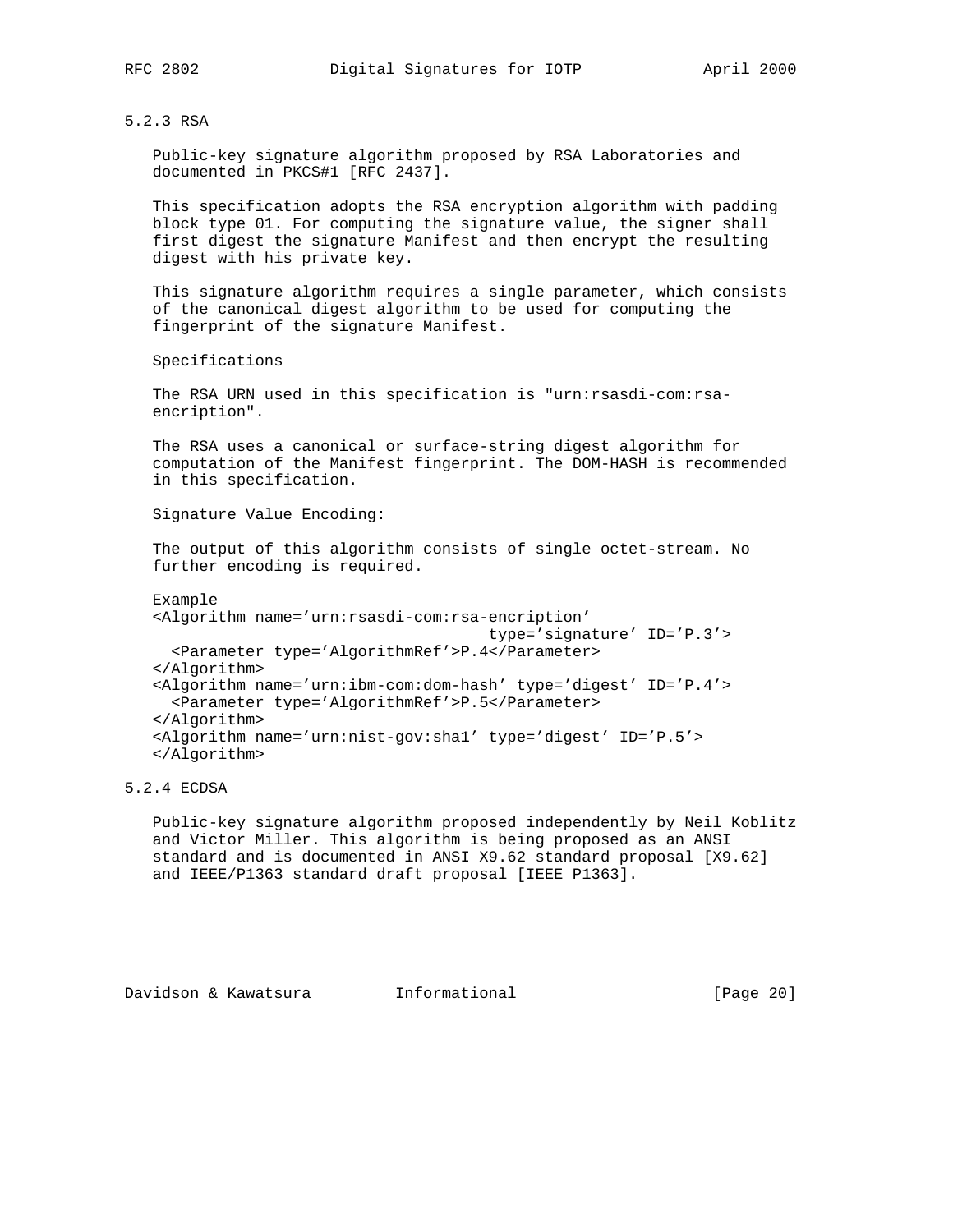The ECDSA algorithm requires a single parameter, which consists of the canonical digest algorithm to be used for computing the fingerprint of the signature Manifest.

Specifications

The ECDSA URN used in this specification is "urn:ansi-org:ecdsa".

 The ECDSA uses a canonical or surface-string digest algorithm for computation of the Manifest fingerprint. The DOM-HASH [RFC 2803] is recommended in this specification.

Signature Value Encoding:

 The output of this algorithm consists of a pair of integers usually referred by the pair  $(r, s)$ . The signature value shall consist of the concatenation of two octet-streams that respectively result from the octet-encoding of the values r and s. Integer to octet-stream conversion shall be done according to PKCS#1 [RFC 2437] specification with a k parameter equals to 20.

```
 Example
 <Algorithm name='urn:ansi-org:ecdsa' type='signature' ID='P.3'>
   <Parameter type='AlgorithmRef'>P.4</Parameter>
 </Algorithm>
 <Algorithm name='urn:ibm-com:dom-hash' type='digest' ID='P.4'>
   <Parameter type='AlgorithmRef'>P.5</Parameter>
```
</Algorithm>

```
 <Algorithm name='urn:nist-gov:sha1' type='digest' ID='P.5'>
 </Algorithm>
```
6. Examples

The following is an example signed IOTP message:

```
 <IotpMessage>
    <TransRefBlk ID='M.1'>
        <TransId
            ID='M.2'
            version='1.0'
            IotpTransID='19990809215923@www.iotp.org'
            IotpTransType='BaselinePurchase'
            TransTimeStamp='1999-08-09T12:58:40.000Z+9'>
        </TransId>
        <MsgId xml:lang='en' SoftwareID='Iotp wallet version 1.0'>
        </MsgId>
    </TransRefBlk>
    <IotpSignatures>
```
Davidson & Kawatsura Informational [Page 21]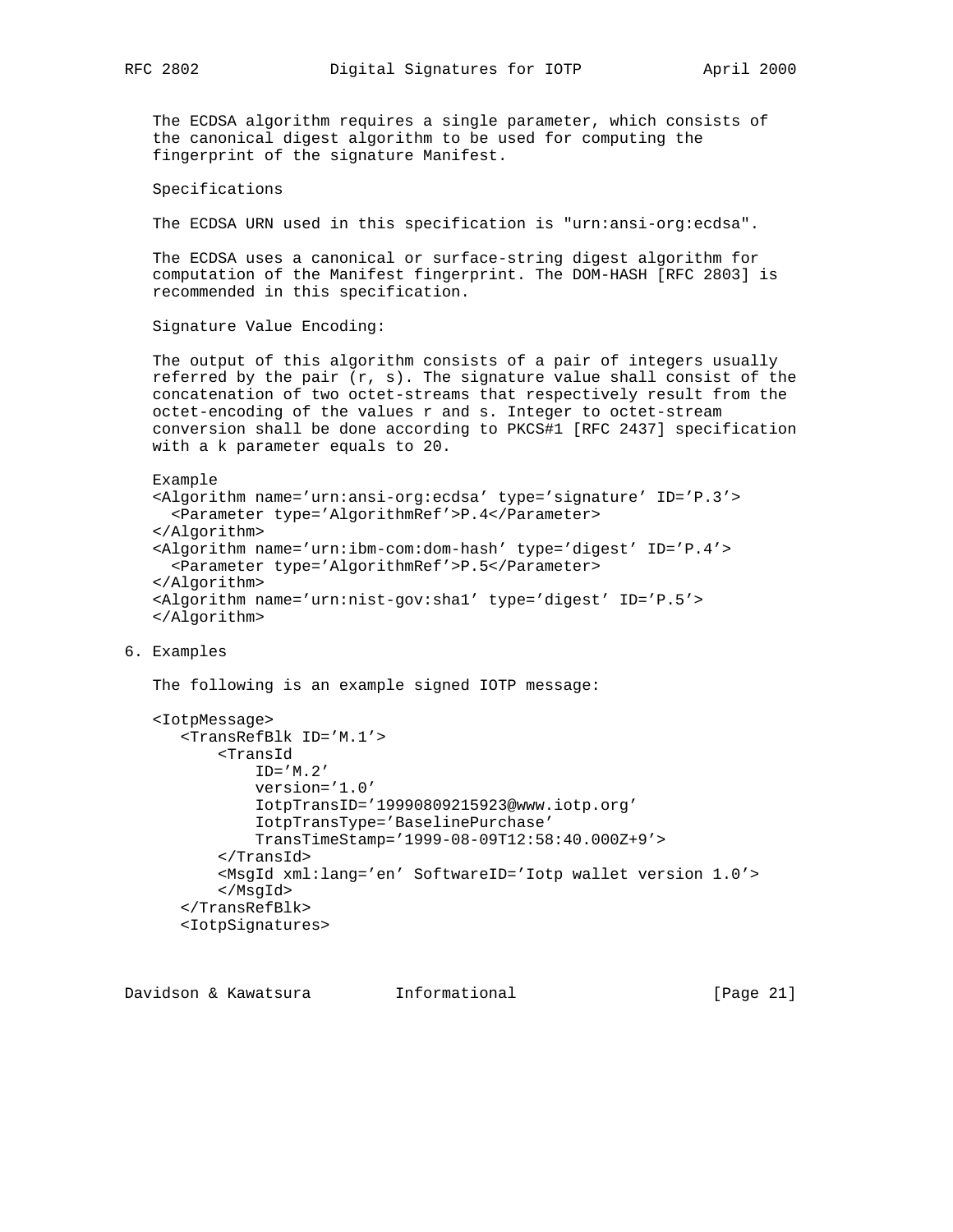<Signature> <Manifest> <Algorithm name='urn:nist-gov:sha1' type='digest' ID='P.3'> </Algorithm> <Algorithm name='urn:nist-gov:dsa' type='signature' ID='P.4'> <Parameter type='AlgorithmRef'>P.5</Parameter> </Algorithm> <Algorithm name='urn:ibm-com:dom-hash' type='digest' ID='P.5'> <Parameter type='AlgorithmRef'>P.3</Parameter> </Algorithm> <Digest DigestAlgorithmRef='P.6'> <Locator href='P.1'/> <Value> xsqsfasDys2h44u4ehJDe54he5j4dJYTJ </Value> </Digest> <OriginatorInfo <IssuerAndSerialNumber issuer='o=Iotp Ltd., c=US' number='12345678987654'/> </OriginatorInfo> <RecipientInfo SignatureAlgorithmRef='P.4' </RecipientInfo> </Manifest> <Value> 9dj28fjakA9sked0Ks01k2d7a0kgmf9dk19lf63kkDSs0 </Value> </Signature> <Certificate type='urn:X500:X509v3'> <IssuerAndSerialNumber issuer='o=GlobeSet Inc., c=US' number='123456789102356'/> <Value> xsqsfasDys2h44u4ehJDe54he5j4dJYTJ= </Value> </Certificate> </IotpSignatures> <PayExchBlk ID='P.1'> <PaySchemeData ID='P.2' PaymentRef='M.5' ContentSoftwareId='abcdefg'> <PackagedContent Name='FirstPiece'> snroasdfnas934k

Davidson & Kawatsura Informational [Page 22]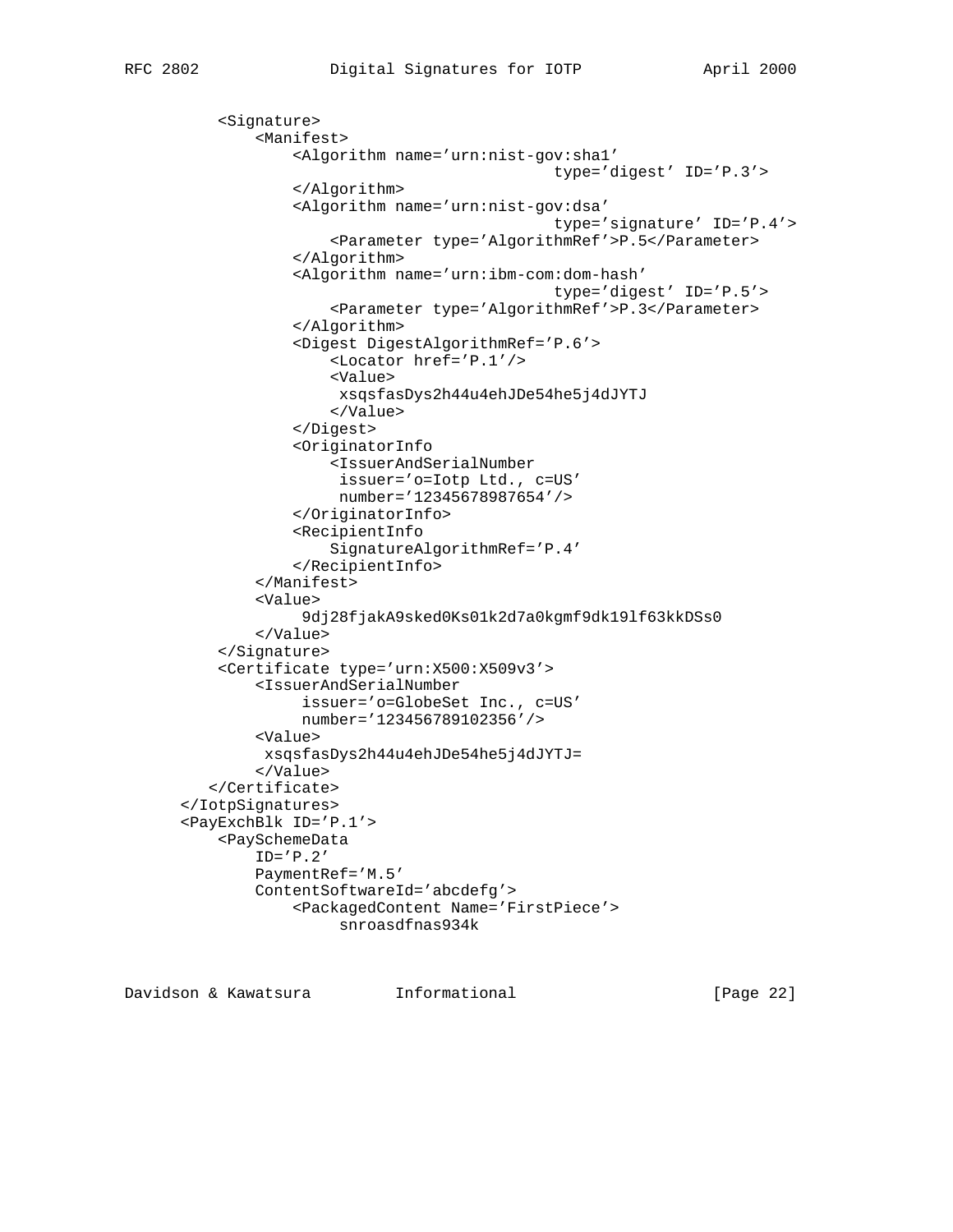```
 </PackagedContent>
        </PaySchemeData>
      </PayExchBlk>
   </IotpMessage>
7. Signature DTD
  < ! -- ******************************************************
   * IOTP SIGNATURES BLOCK DEFINITION *
   ******************************************************
  --> <!ELEMENT IotpSignatures (Signature+ ,Certificate*) >
   <!ATTLIST IotpSignatures
        ID ID #IMPLIED
  \geq<! - ******************************************************
   * IOTP SIGNATURE COMPONENT DEFINITION *
   ******************************************************
  --&> <!ELEMENT Signature (Manifest, Value+) >
   <!ATTLIST Signature
         ID ID #IMPLIED
  \geq <!ELEMENT Manifest
     ( Algorithm+,
                Digest+,
                Attribute*,
                OriginatorInfo,
                RecipientInfo+
        \rightarrow\geq <!ATTLIST Manifest
        LocatorHRefBase CDATA #IMPLIED
  \geq <!ELEMENT Algorithm (Parameter*) >
   <!ATTLIST Algorithm
 ID ID #REQUIRED
 type (digest|signature) #IMPLIED
```
Davidson & Kawatsura 1nformational 11.1 [Page 23]

name NMTOKEN +REQUIRED

 $\rightarrow$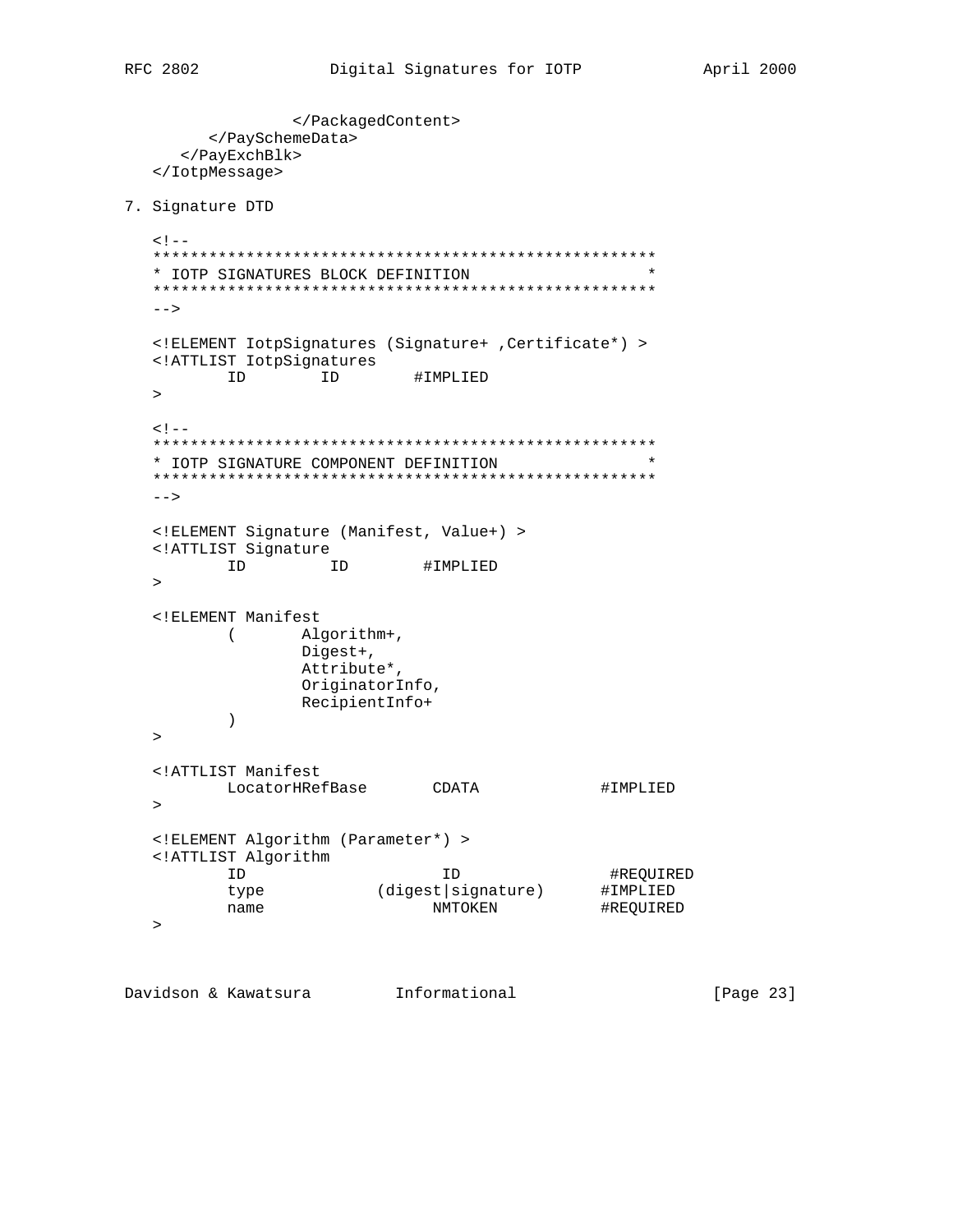| ELEMENT Digest (Locator, Value)                                    |                                |           |
|--------------------------------------------------------------------|--------------------------------|-----------|
| ATTLIST Digest<br DigestAlgorithmRef<br>$\geq$                     | IDREF                          | #REQUIRED |
|                                                                    |                                |           |
| ELEMENT Attribute ANY<br>ATTLIST Attribute</td <td></td> <td></td> |                                |           |
| type                                                               | NMTOKEN                        | #REQUIRED |
| critical<br>>                                                      | $(\text{true}   \text{false})$ | #REQUIRED |
| ELEMENT OriginatorInfo ANY                                         |                                |           |
| ATTLIST OriginatorInfo</td <td></td> <td></td>                     |                                |           |
| OriginatorRef                                                      | NMTOKEN                        | #IMPLIED  |
| $\geq$                                                             |                                |           |
| ELEMENT RecipientInfo ANY                                          |                                |           |
| ATTLIST RecipientInfo</td <td></td> <td></td>                      |                                |           |
| SignatureAlgorithmRef                                              | IDREF                          | #REQUIRED |
| SignatureValueRef                                                  | IDREF                          | #IMPLIED  |
| SignatureCertRef                                                   | IDREF                          | #IMPLIED  |
| RecipientRefs                                                      | NMTOKENS                       | #IMPLIED  |
| $\geq$                                                             |                                |           |
| ELEMENT KeyIdentifier EMPTY                                        |                                |           |
| ATTLIST KeyIdentifier</td <td></td> <td></td>                      |                                |           |
| value                                                              | CDATA                          | #REQUIRED |
| $\geq$                                                             |                                |           |
| ELEMENT Parameter ANY                                              |                                |           |
| ATTLIST Parameter</td <td></td> <td></td>                          |                                |           |
| type                                                               | CDATA                          | #REQUIRED |
| $\geq$                                                             |                                |           |
| $<$ ! --                                                           |                                |           |
|                                                                    |                                |           |
| * IOTP CERTIFICATE COMPONENT DEFINITION                            |                                | $\star$   |
| $--$                                                               |                                |           |
| ELEMENT Certificate</td <td></td> <td></td>                        |                                |           |
| IssuerAndSerialNumber, (Value   Locator ) )<br>(<br>>              |                                |           |
| ATTLIST Certificate</td <td></td> <td></td>                        |                                |           |
| ID                                                                 | ID                             | #IMPLIED  |
| type                                                               | NMTOKEN                        | #REQUIRED |
| $\, > \,$                                                          |                                |           |
|                                                                    |                                |           |

Davidson & Kawatsura 1nformational 111 (Page 24)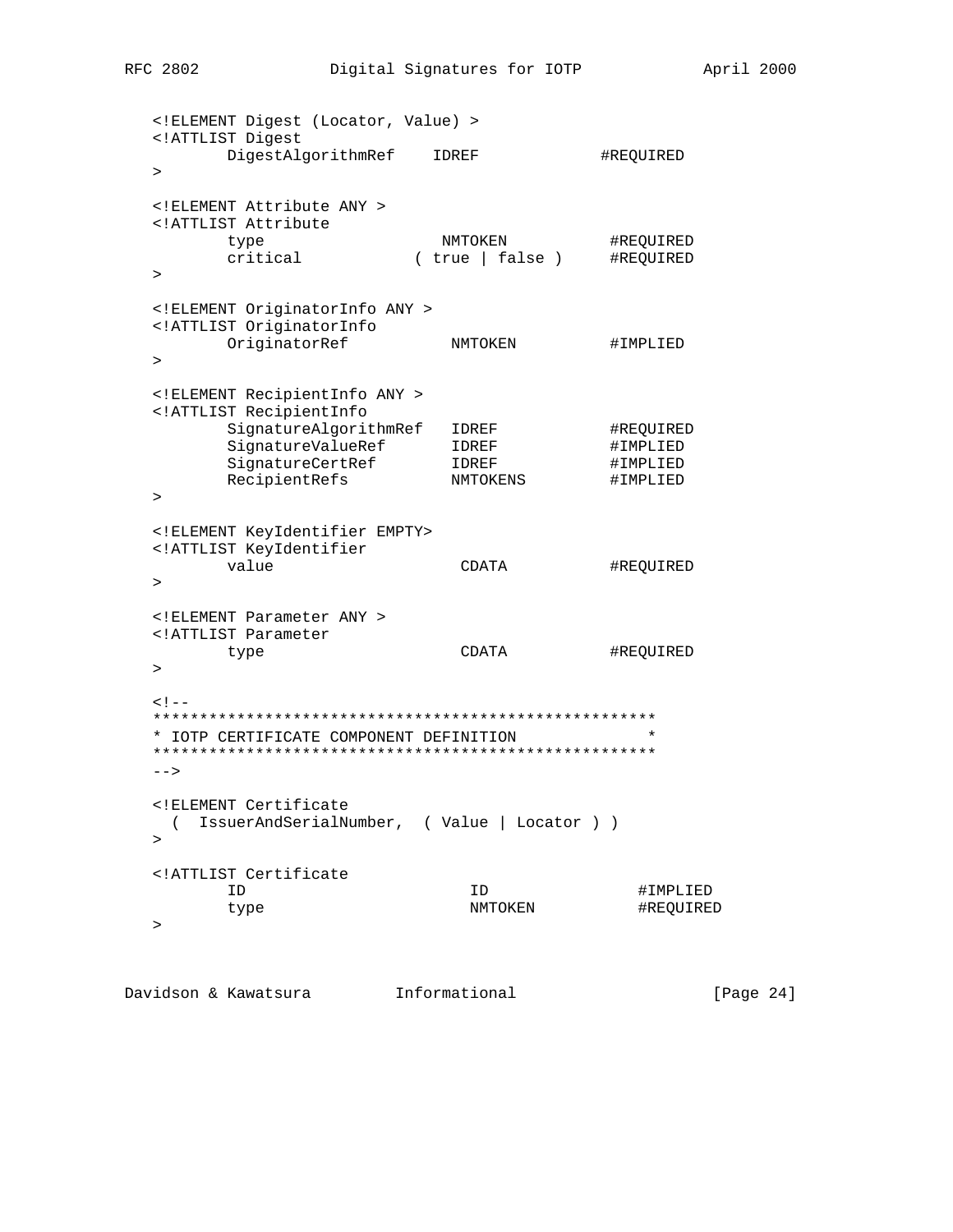| ATTLIST IssuerAndSerialNumber</td <td></td> <td></td> <td></td> |               |                |           |
|-----------------------------------------------------------------|---------------|----------------|-----------|
| issuer                                                          |               | CDATA          | #REQUIRED |
| number                                                          |               | CDATA          | #REQUIRED |
| $\geq$                                                          |               |                |           |
| $<$ ! $-$                                                       |               |                |           |
|                                                                 |               |                |           |
| IOTP SHARED COMPONENT DEFINITION<br>*                           |               |                | $\star$   |
|                                                                 |               |                |           |
| $--$                                                            |               |                |           |
| ELEMENT Value ( #PCDATA )                                       |               |                |           |
| ATTLIST Value</td <td></td> <td></td> <td></td>                 |               |                |           |
| ΤD                                                              | TD.           | #IMPLIED       |           |
| encoding                                                        | (base64 none) | $'$ base $64'$ |           |
| >                                                               |               |                |           |
| ELEMENT Locator EMPTY                                           |               |                |           |
| ATTLIST Locator</td <td></td> <td></td> <td></td>               |               |                |           |
| xml:link                                                        | CDATA         | #FIXED         | 'simple'  |
| href                                                            | CDATA         | #REOUIRED      |           |
| >                                                               |               |                |           |

8. Security Considerations

 This entire document concerns the IOTP v1 protocol signature element which is used for authentication. See the Security Considerations section of [RFC 2801] "Internet Open Trading Protocol - IOTP, Version 1.0".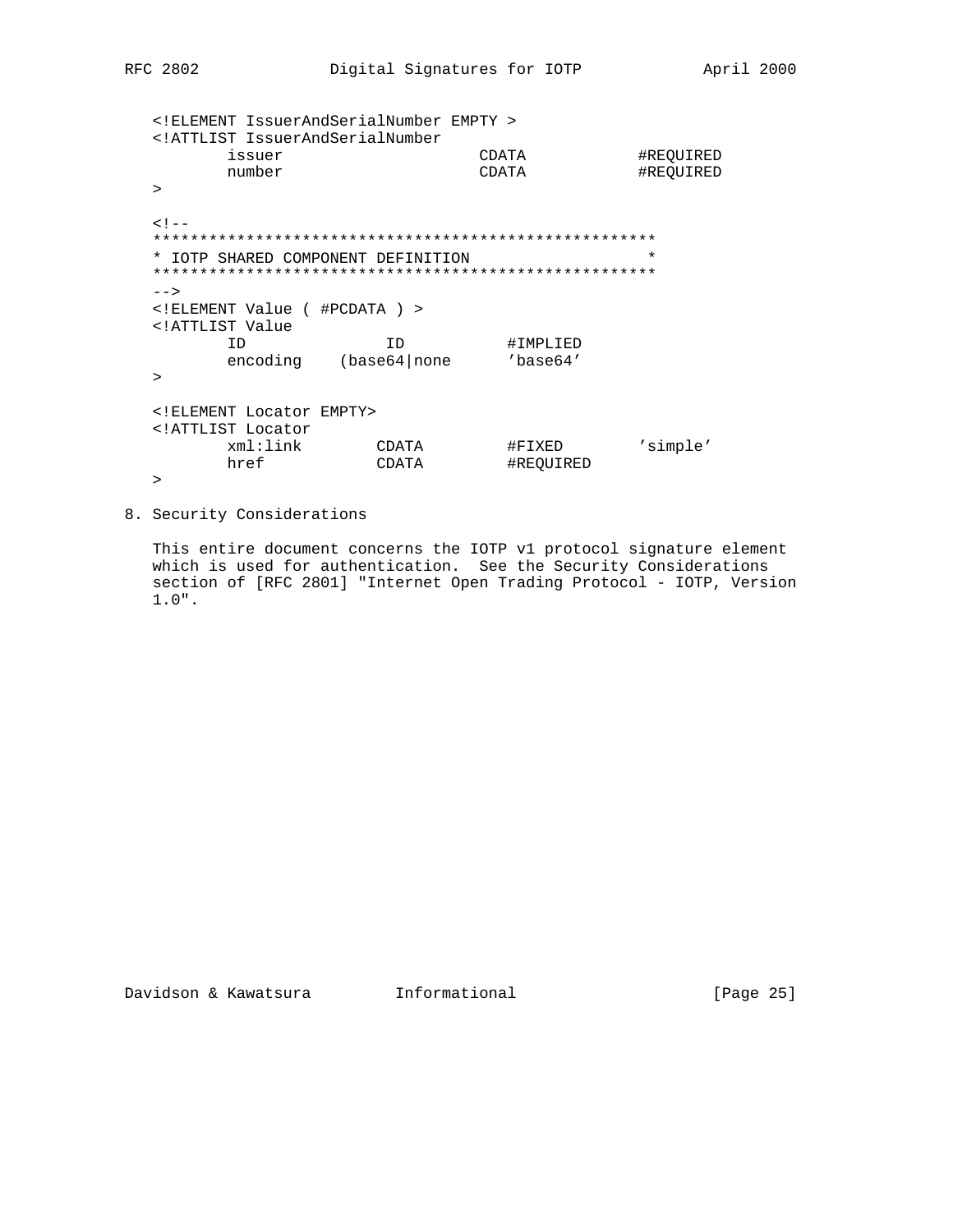References

- [DSA] Federal Information Processing Standards Publication FIPS PUB 186, "Digital Signature Standard(DSS)", 1994, <http://csrc.nist.gov>
- [IEEE P1363] IEEE P1363, "Standard Specifications for Public-Key Cryptography", Work in Progress, 1997, <http://stdsbbs.ieee.org/>
- [PV] Preneel, B. and P. van Oorschot, "Building fast MACs from hash functions", Advances in Cryptology -- CRYPTO'95 Proceedings, Lecture Notes in Computer Science, Springer-Verlag Vol.963, 1995, pp. 1-14.
- [RFC 1321] Rivest, R., "The MD5 Message-Digest Algorithm", RFC 1321, April 1992.
- [RFC 2045] Freed, N. and N. Borenstein, "Multipurpose Internet Mail Extensions (MIME) Part One: Format of Internet Message Bodies", RFC 2045, November 1996.
- [RFC 2046] Freed N. and N. Borenstein, "Multipurpose Internet Mail Extensions (MIME) Part Two: Media Types", RFC 2046, November 1996.
- [RFC 2104] Krawczyk, H., Bellare, M. and R. Canetti, "HMAC: Keyed- Hashing for Message Authentication", RFC 2104, February 1997.
- [RFC 2141] Moats, R., "URN Syntax", RFC 2141, May 1997.
- [RFC 2253] Wahl, W., Kille, S. and T. Howes, "Lightweight Directory Access Protocol (v3): UTF-8 String Representation of Distinguished Names", RFC 2253, December 1997.
- [RFC 2396] Berners-Lee, T., Fielding, R. and L. Masinter, "Uniform Resource Identifiers (URI): Generic Syntax", RFC 2396, August 1998.
- [RFC 2437] Kaliski, B. and J. Staddon, "PKCS #1: RSA Cryptography Specifications, Version 2.0", RFC 2437, October 1998.
- [RFC 2801] Burdett, D., "Internet Open Trading Protocol IOTP, Version 1.0", RFC 2801, April 2000.
- [RFC 2803] Maruyama, H., Tamura, K. and N. Uramot, "Digest Values for DOM (DOMHASH)", RFC 2803, April 2000.

Davidson & Kawatsura 1nformational 1000 [Page 26]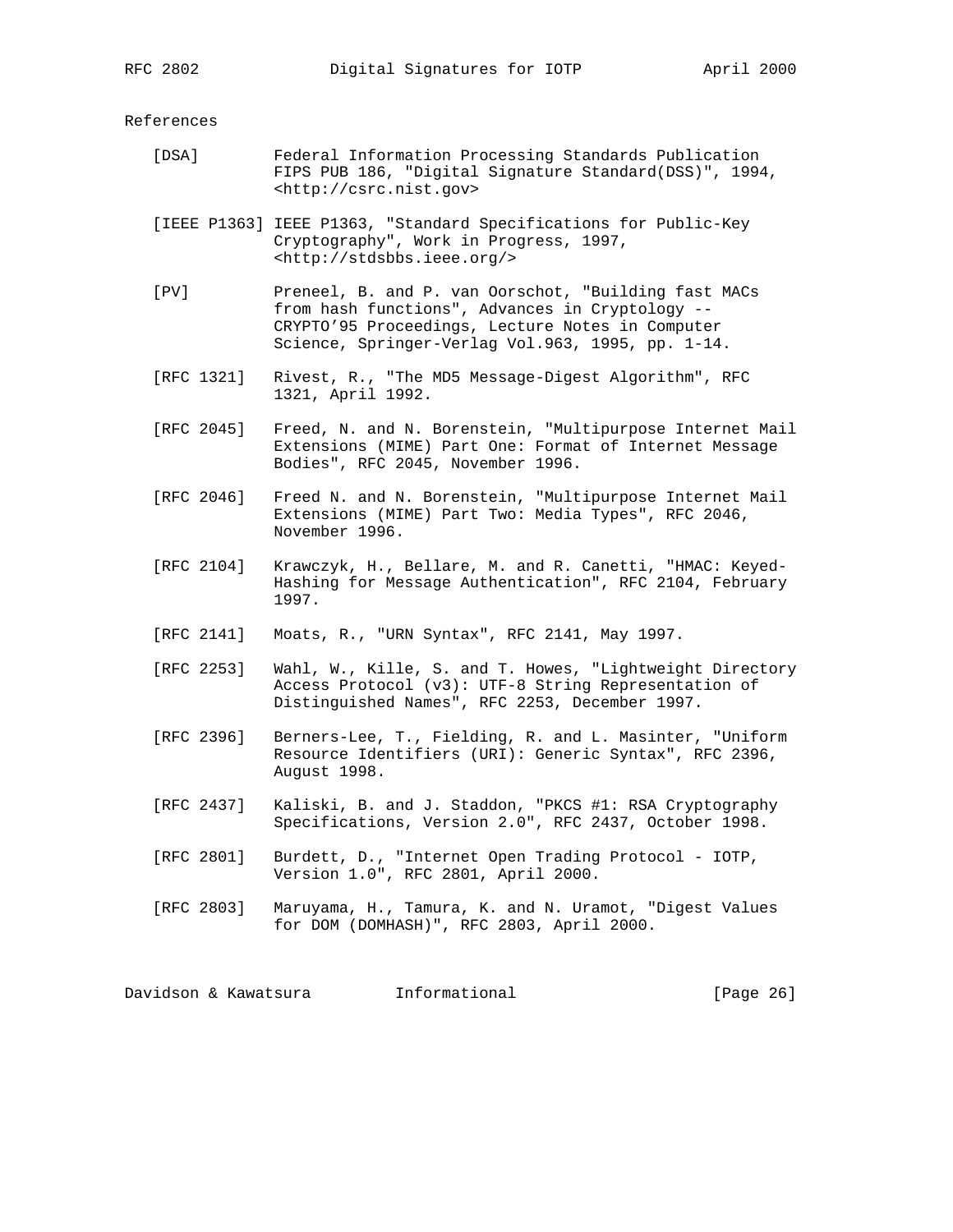- [Schneier] Bruce Schneier, "Applied Cryptography: Protocols, Algorithms, and Source Code in C", 1996, John Wiley and Sons
- [SHA1] NIST FIPS PUB 180-1, "Secure Hash Standard," National Institute of Standards and Technology, U.S. Department of Commerce, April 1995.
- [X.509] ITU-T Recommendation X.509 (1997 E), "Information Technology - Open Systems Interconnection - The Directory: Authentication Framework", June 1997.
- [X9.30] ASC X9 Secretariat: American Bankers Association, "American National Standard for Financial Services - Public Key Cryptography Using Irreversible Algorithms for the Financial Services Industry - Part 1: The Digital Signature Algorithm(DSA)", 1995.
- [X9.62] ASC X9 Secretariat: American Bankers Association,"American National Standard for Financial Services - Public Key Cryptography Using Irreversible Algorithms for the Financial Services Industry - The Elliptic Curve Digital Signature Algorithm (ECDSA)", Work in Progress, 1997.
- [XLink] Eve Maler, Steve DeRose, "XML Linking Language (XLink)", <http://www.w3.org/TR/1998/WD-xlink-19980303>
- [XML] Tim Bray, Jean Paoli, C. M. Sperber-McQueen, "Extensible Markup Language (XML) 1.0", <http://www.w3.org/TR/1998/REC-xml-19980210>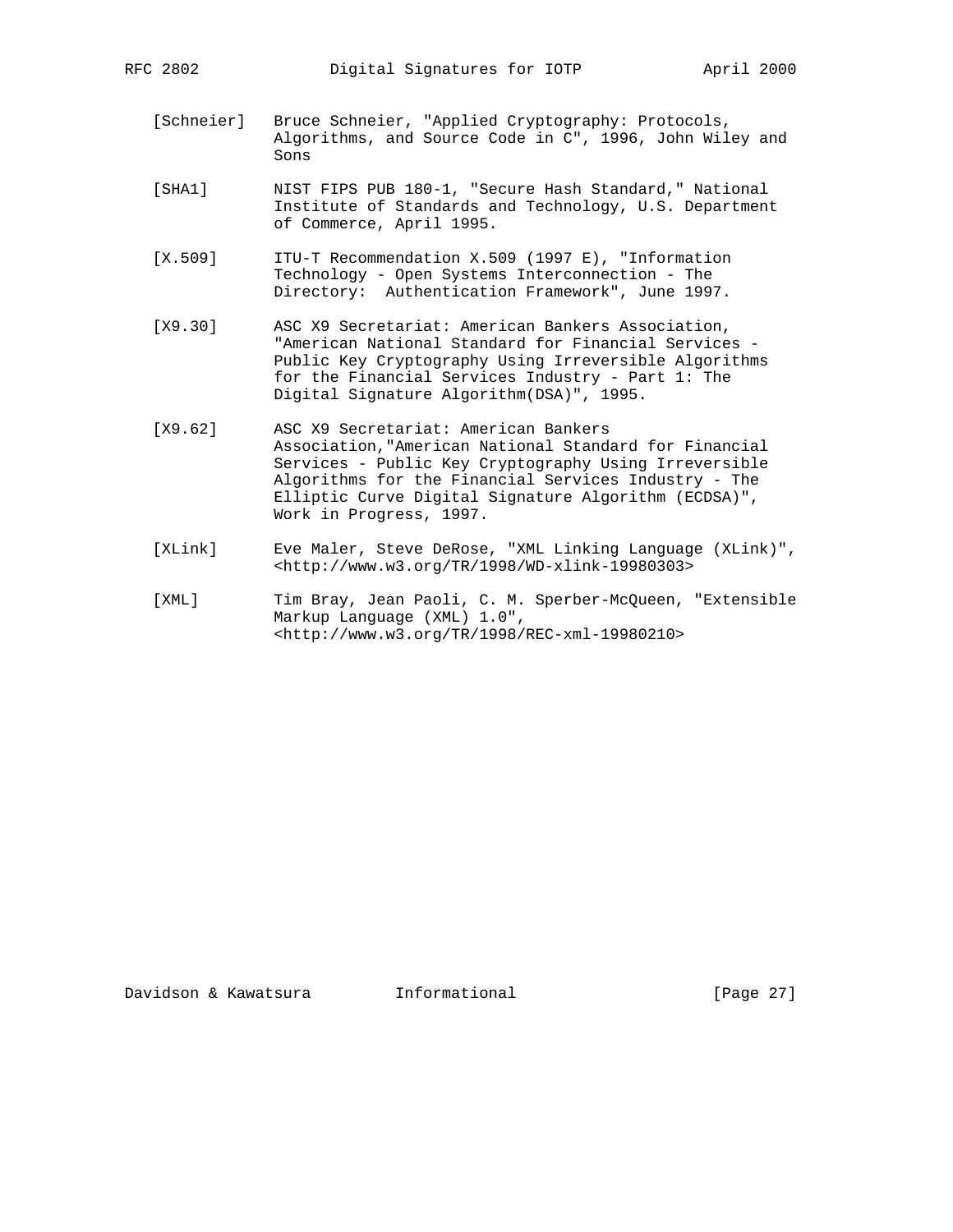Authors' Addresses

The authors of this document are:

 Kent M. Davidson Differential, Inc. 440 Clyde Ave. Mountain View, CA 94043 USA

EMail: kent@differential.com

 Yoshiaki Kawatsura Hitachi, Ltd. 890-12 Kashimada Saiwai Kawasaki, Kanagawa 2128567 Japan

EMail: kawatura@bisd.hitachi.co.jp

Davidson & Kawatsura 1nformational 1999 [Page 28]